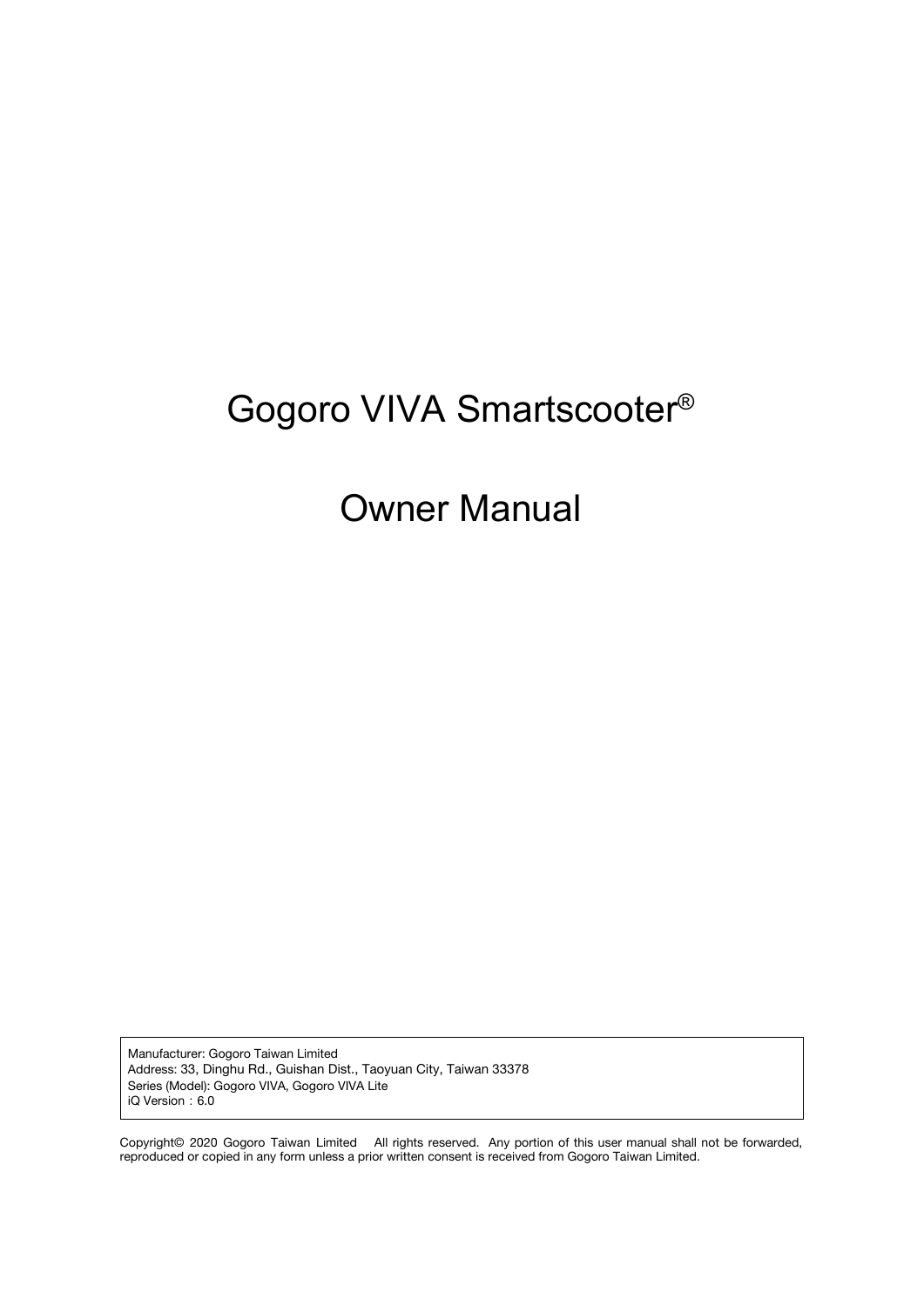# **Contents**

| 1. Before You Hit the Road                                    | 4        |
|---------------------------------------------------------------|----------|
| <b>Safety Notice</b>                                          | 4        |
| Names and Functions of the Vehicle                            | 5        |
| 2. Locking, Unlocking, Power On and Opening Trunk             | 9        |
| Models with iQ System® Smart Key Card                         | 9        |
| Unlocking and Turning On System Power                         | 10       |
| Locking                                                       | 10       |
| Opening the Luggage Compartment                               | 11       |
| <b>Hibernation Mode</b>                                       | 12       |
| Models with mechanical key                                    | 13       |
| Unlocking and Turning On System Power                         | 13<br>13 |
| <b>Turning Off System Power</b>                               | 13       |
| Opening the Luggage Compartment                               |          |
| 3. Moving and Stopping                                        | 14       |
| <b>Startup and Takeoff</b>                                    | 14       |
| Stopping                                                      | 14       |
| <b>Regenerative Braking</b>                                   | 15       |
| Motor Shut-off and Locking Scooter<br><b>Super Boost Mode</b> | 17<br>17 |
| Low Energy Mode                                               | 18       |
| Over / under Temperature Warning                              | 19       |
| <b>Fall Down Protection</b>                                   | 20       |
| 4. Battery exchange                                           | 21       |
| <b>GoStation®</b>                                             | 21       |
| Replacing Gogoro Network™ Smart Battery                       | 22       |
| 5. Smartphone Application and Personalisation                 | 25       |
| Downloading and Installing the Gogoro <sup>®</sup> App        | 25       |
| Pairing Your Phone with Smartscooter®                         | 25       |
| 6. Maintenance                                                | 27       |
| Check the Following Before Your Ride                          | 27       |
| Daily Cleaning and Maintenance                                | 27       |
| <b>Regular Service and Maintenance</b>                        | 28       |
| Maintenance schedule                                          | 29       |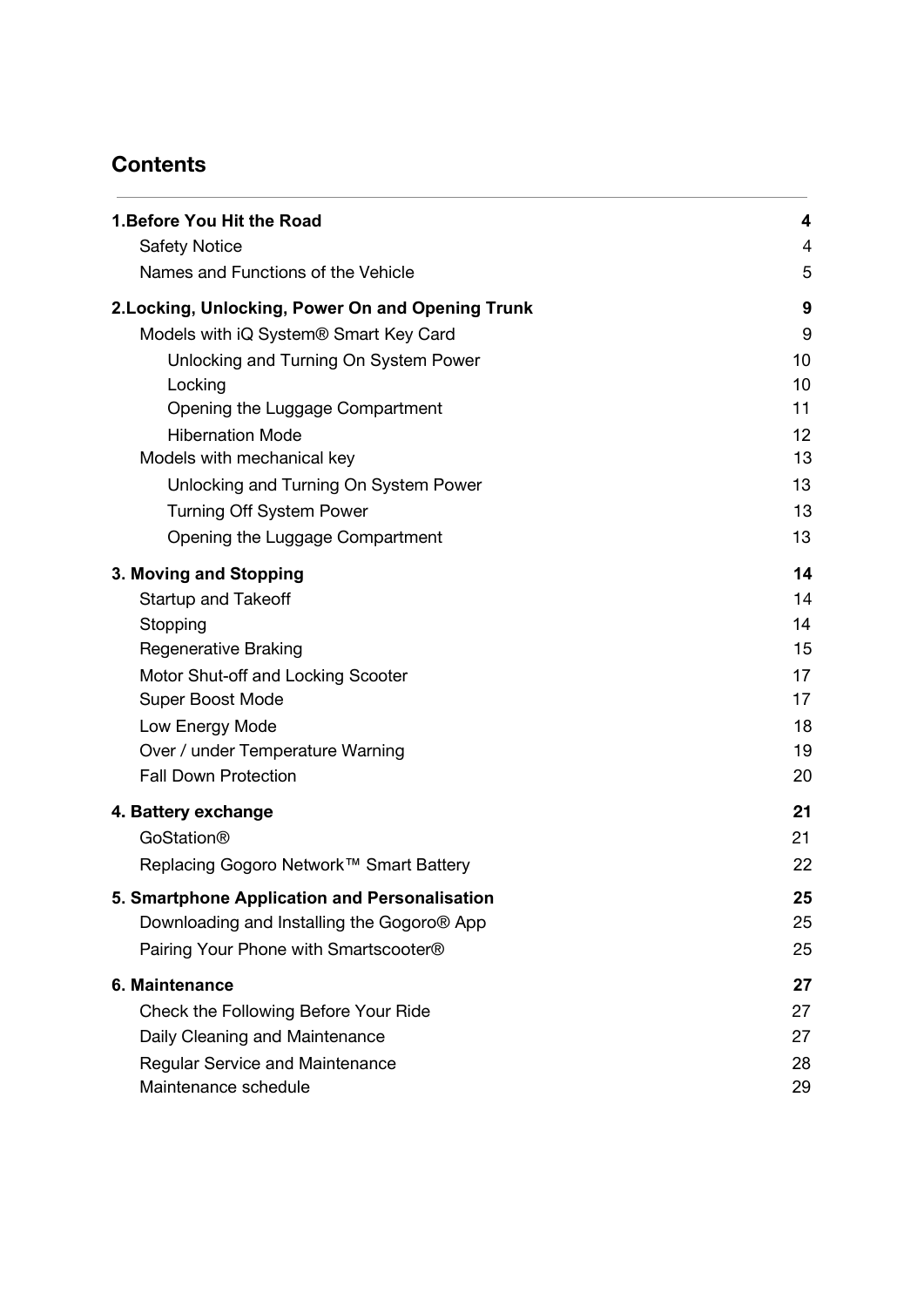# <span id="page-2-0"></span>1.Before You Hit the Road

Congratulations on being the lucky owner of a Gogoro Smartscooter® ! We will guide you through the Smartscooter® basic functions and operations. Please meet all the following requirements and read this manual carefully before you hit the road:

- You have a category AM driving license or valid license for L1e-B motorcycle.
- You have basic riding skills and are in good condition both physically and mentally.
- Fully understand how to operate this Smartscooter<sup>®</sup>.
- Fully understand the information in the owner's manual, including but not limited to relevant instructions, precautions, and warnings.

A Gogoro Smartscooter® is a ride like no other, so be safe and have a great ride!

#### <span id="page-2-1"></span>**Safety Notice**

Make the most of the superior performance of the Smartscooter® by following the appropriate handling and riding procedures. To protect yourself and others on the road, please follow the instructions listed below:

- Abstain from riding if you are under the influence of drugs or alcohol, or not in a good physical or mental condition.
- Observe traffic rules. Pay attention to road and traffic conditions to avoid dangerous situations.
- Always wear protective gear that meets local legal requirements, such as a helmet, and other protective gear such as gloves and boots when necessary.
- Perform basic inspections before every ride, such as headlights, brakes, tire tread and tire pressure, as well as other potentially loose parts. Return to the Gogoro designated service center if maintenance or repairs are necessary.
- Make sure the motor is off and locked before inspections and maintenance.
- Road surfaces such as level crossing, expansion joints of bridges, manhole covers, gutter covers or signs painted on the road could be extremely slippery when wet. Please pass over them at low speeds and keep the Smartscooter® vertical to the road. Operate the brake lever smoothly when slowing down.

This manual highlights important information using the following symbols:

Note: descriptions that need additional attention.

Warning: extra care must be taken to avoid personal injuries or vehicle damages.

Gogoro designated service center features: items which can only be adjusted, activated or deactivated by the service staff.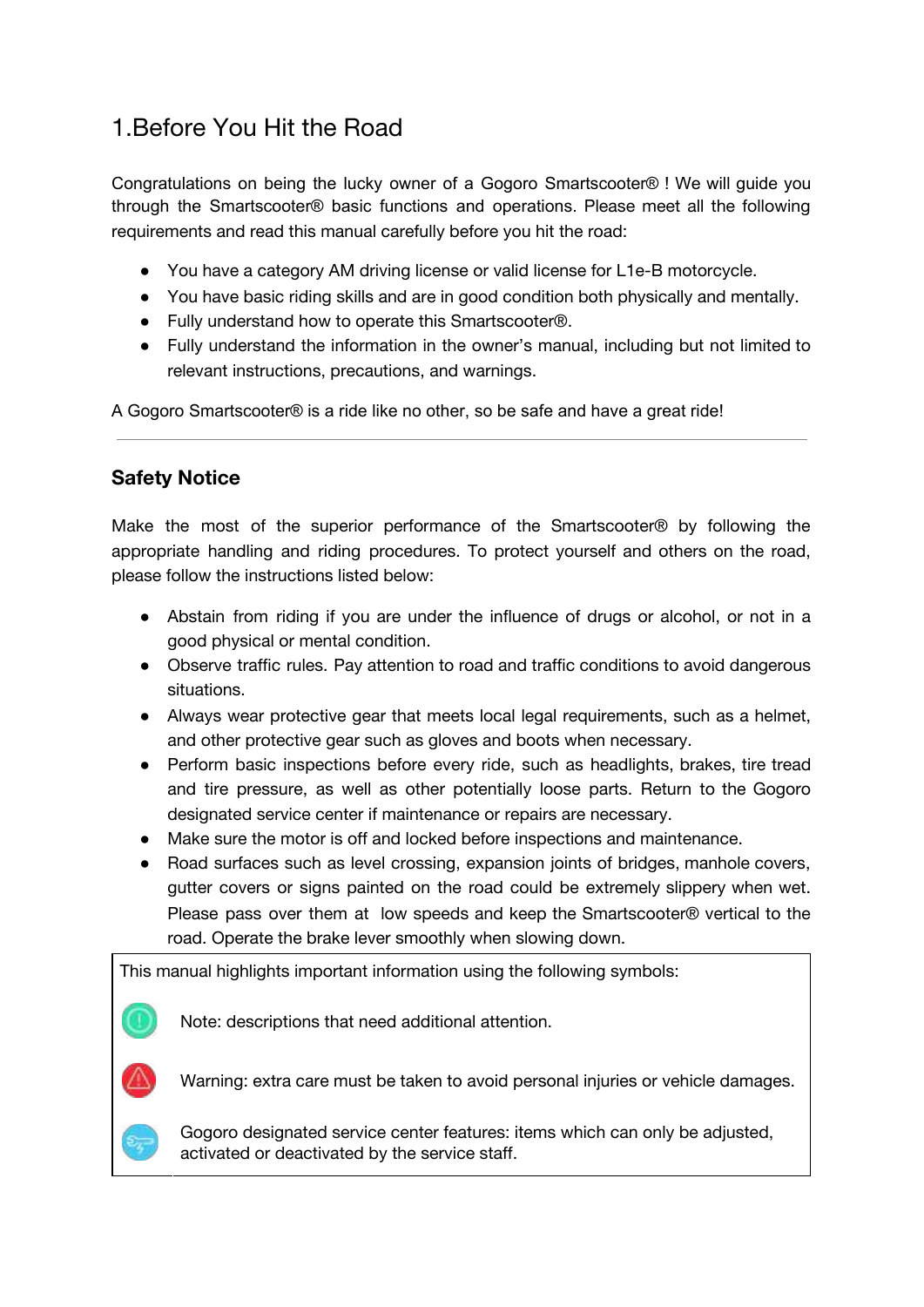### <span id="page-3-0"></span>**Names and Functions of the Vehicle**

**Figure 1-1: Left View (Models with iQ System® Smart Keycard)**



**Figure 1-1: Left View (Models with Mechanical Key)**

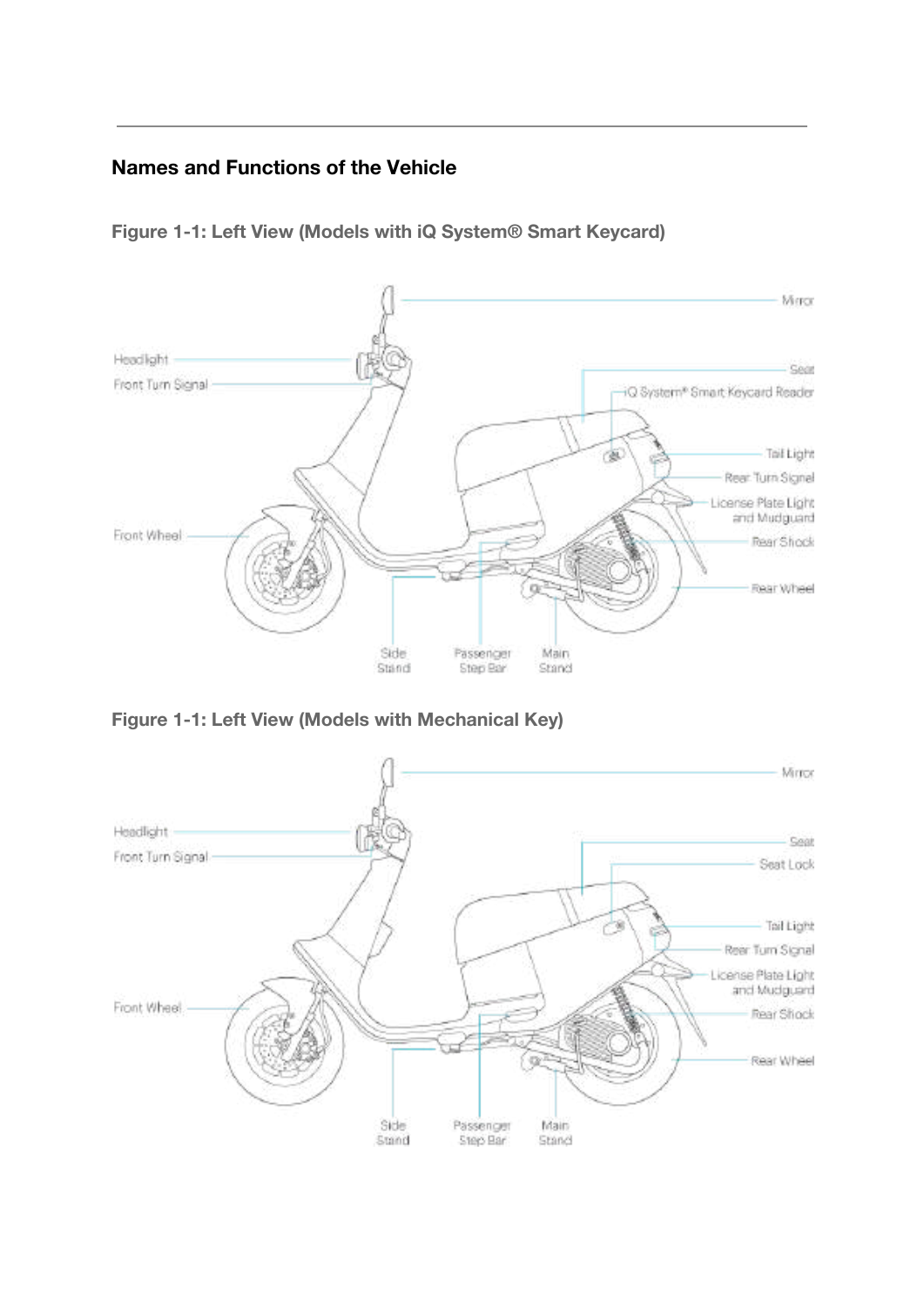#### **Figure 1-3: Top View**







**Seat Open / Super Boost Mode**:

- If the Smartscooter® is already unlocked, and the motor is still off, press the button to open the seat and to access the storage compartment underneath. (Models with iQ System® Smart Keycard)
- If the Smartscooter® is locked, long press the button and swipe iQ System® Smart Keycard to open the seat. (Models with iQ System® Smart Keycard)
- If the motor is in standby mode, pressing the button will turn on/off the Super Boost Mode, another press switches the Smartscooter® back to Normal Mode. When

super boost mode is on, the  $\bullet$  on the dashboard will be on.

The Seat Open and Super Boost Mode button share the same position. (Models with iQ System® Smart Keycard)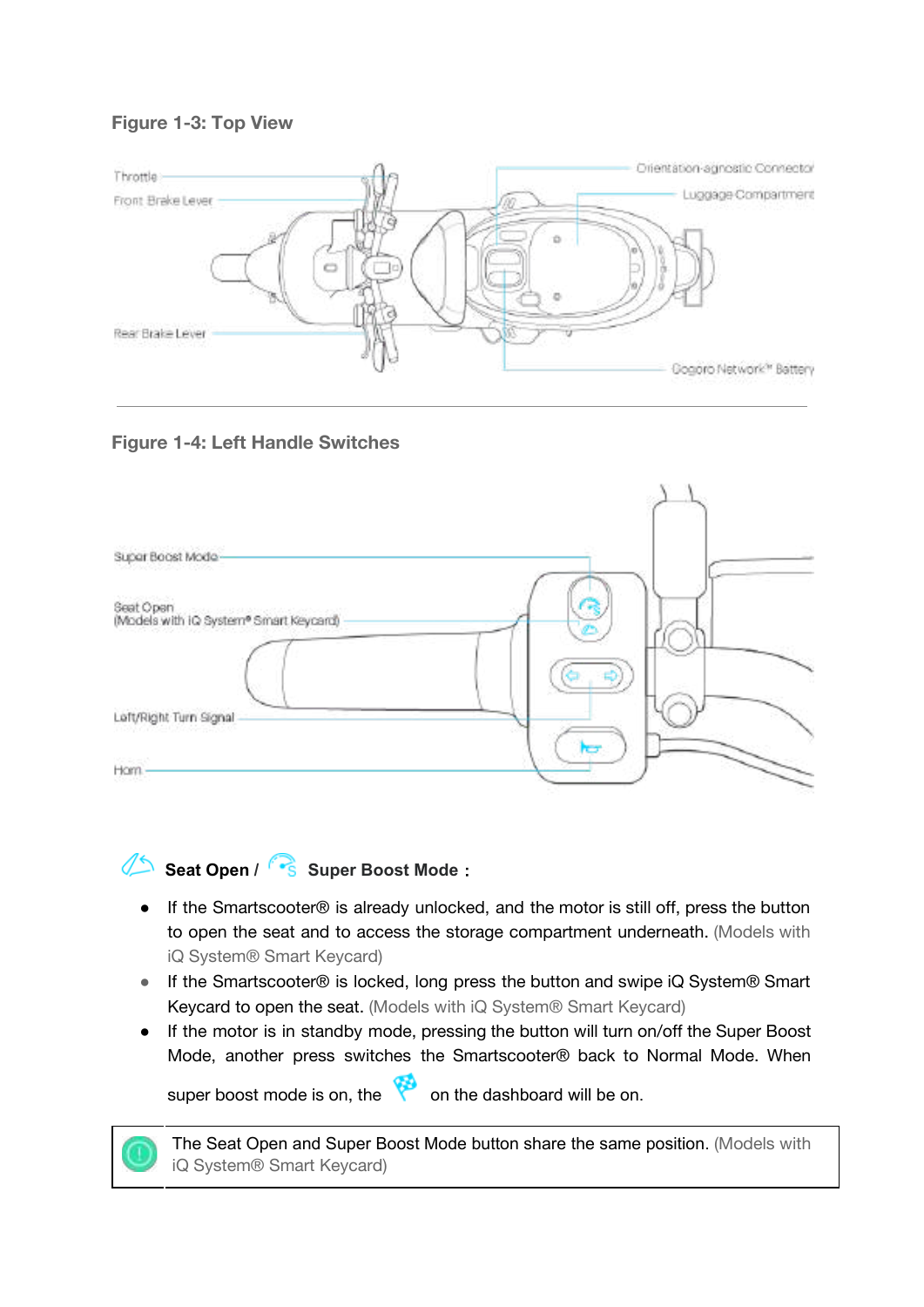When the remaining battery capacity is low, or the battery is not at the proper temperature, the Super Boost Mode may turn off or unable to start successfully. Swap the batteries can resume normal function.

Super Boost Mode can last for 30 seconds with each activation. If used multiple times in a row, the function may temporarily disabled when the temperature of the motor or battery is too high. Slow down or stop and wait for a while, the function can be resumed automatically.

# **Left/Right Turn Signal:**

**Horn:**

● Press once to turn on the turn signal blinks and play the acoustic note. Press the left or right button again to turn off.



● Hold to activate the sound, release to stop.

#### **Figure 1-5: Dashboard Information**



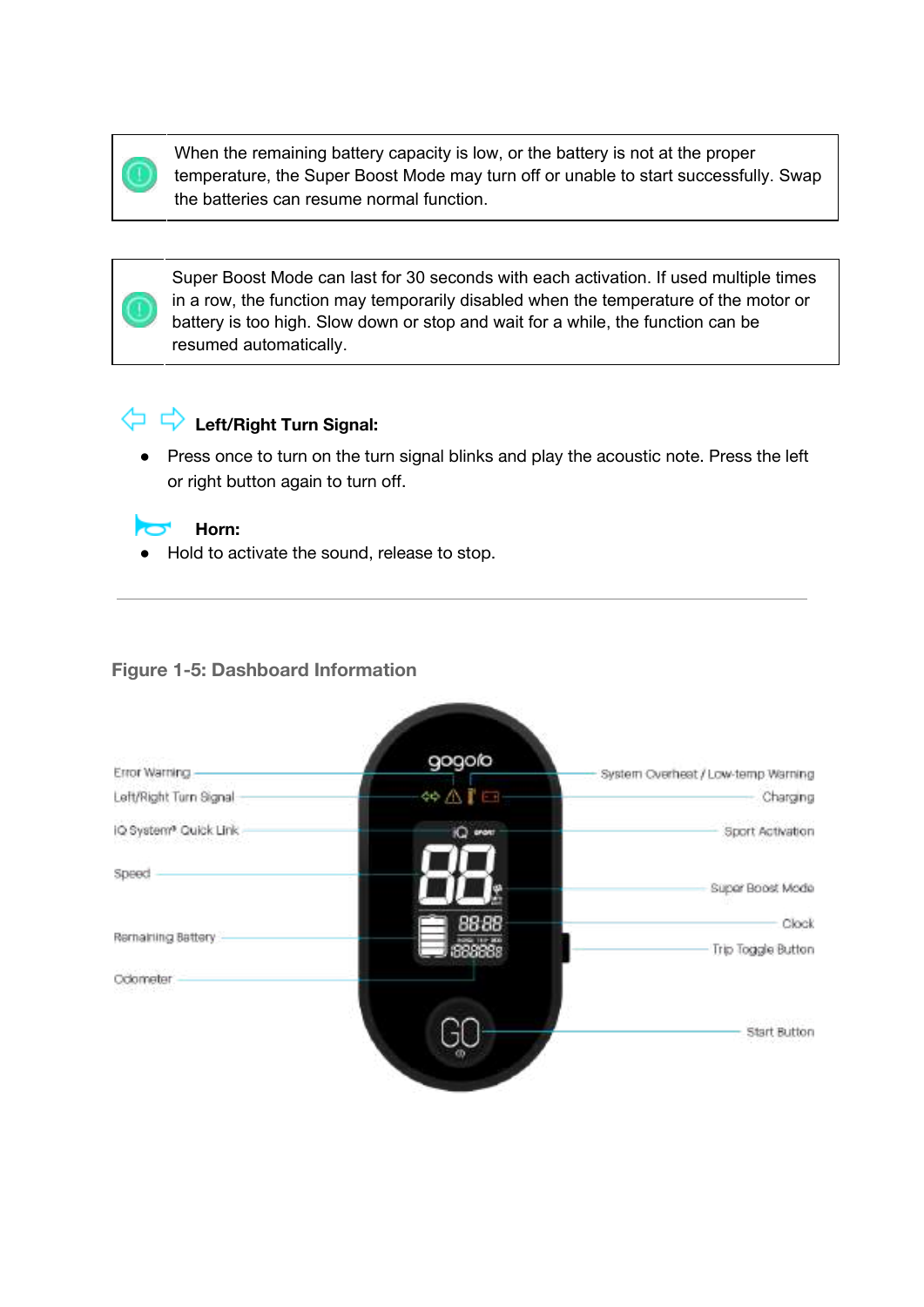**Table 1-1: Information about dashboard icon**

| Icon         | <b>Name</b>                                   | <b>Function Overview</b>                                                                                                                                                         |
|--------------|-----------------------------------------------|----------------------------------------------------------------------------------------------------------------------------------------------------------------------------------|
| GO           | Start button                                  | Sets the Smartscooter® to motor standby mode or shuts<br>down the motor.                                                                                                         |
|              | Remaining<br>battery power<br>display         | Indicates the current battery level.                                                                                                                                             |
| 88           | Speed display                                 | Indicates the current moving speed.<br>No figure is shown with the motor off, and "0" is displayed if<br>the Smartscooter® is in motor standby mode and remains<br>in full stop. |
|              | <b>Super Boost</b><br>Mode                    | If the Smartscooter <sup>®</sup> is in Super Boost Mode, the icon<br>lights up.                                                                                                  |
| 10:08        | <b>Clock</b>                                  | Displays the current time; the time is automatically<br>calibrated when the owner exchanges batteries at a<br>GoStation®.                                                        |
| 1888888      | Odometer<br>display                           | Displays total mileage (ODO), single trip mileage (TRIP) and<br>estimated remaining mileage for the current charge<br>(REMAINING).                                               |
|              | Left / right turn<br>signal                   | Blinks in sync with the turn signal.                                                                                                                                             |
|              | <b>Error Warning</b>                          | Turns on during operating errors or temporary system<br>abnormalities.                                                                                                           |
|              | Malfunction                                   | Informs the owner of any system abnormalities. The owner<br>should visit a Gogoro designated service center.                                                                     |
|              | Over/under<br>temp. warning                   | If the motor or battery temperature is too high/low, the sign<br>lights up to remind the owner that the system will reduce its<br>power output.                                  |
| iQ           | iQ System®<br><b>Quick Link</b>               | The sign fully lights up when the Smartscooter <sup>®</sup> connects<br>to the owner's smartphone and dims when no connection is<br>established.                                 |
| <b>SPORT</b> | <b>Sport Activation</b><br><b>Tariff Plan</b> | The sign lights up when the Smartscooter <sup>®</sup> is set to Sport<br>Activation Tariff Plan (premium upgrade).<br>Please consult the service center or sales<br>staff.       |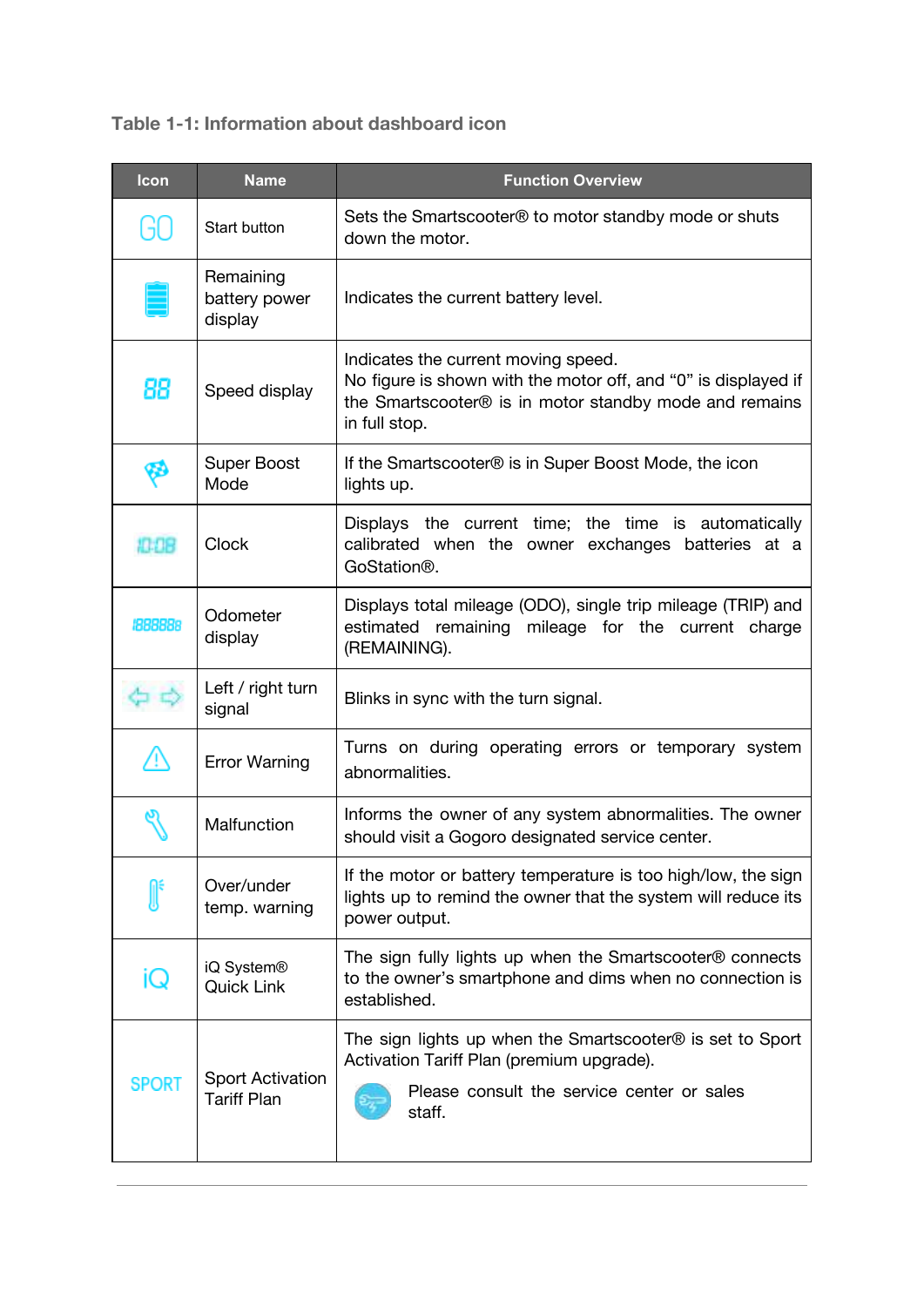# <span id="page-7-0"></span>2.Locking, Unlocking, Power On and Opening Trunk

### <span id="page-7-1"></span>**Models with iQ System® Smart Key Card**

#### **Figure 2-1: iQ System® Smart Keycard**



Swipe iQ System® Smart Keycard (featuring contactless communication ability) near the iQ System® Smart Keycard Reader to easily lock or unlock your Smartscooter®.

You can use Gogoro® App and smartphone to unlock and lock the Smartscooter®. (Please refer to 5. Smartphone Application and Personalisation)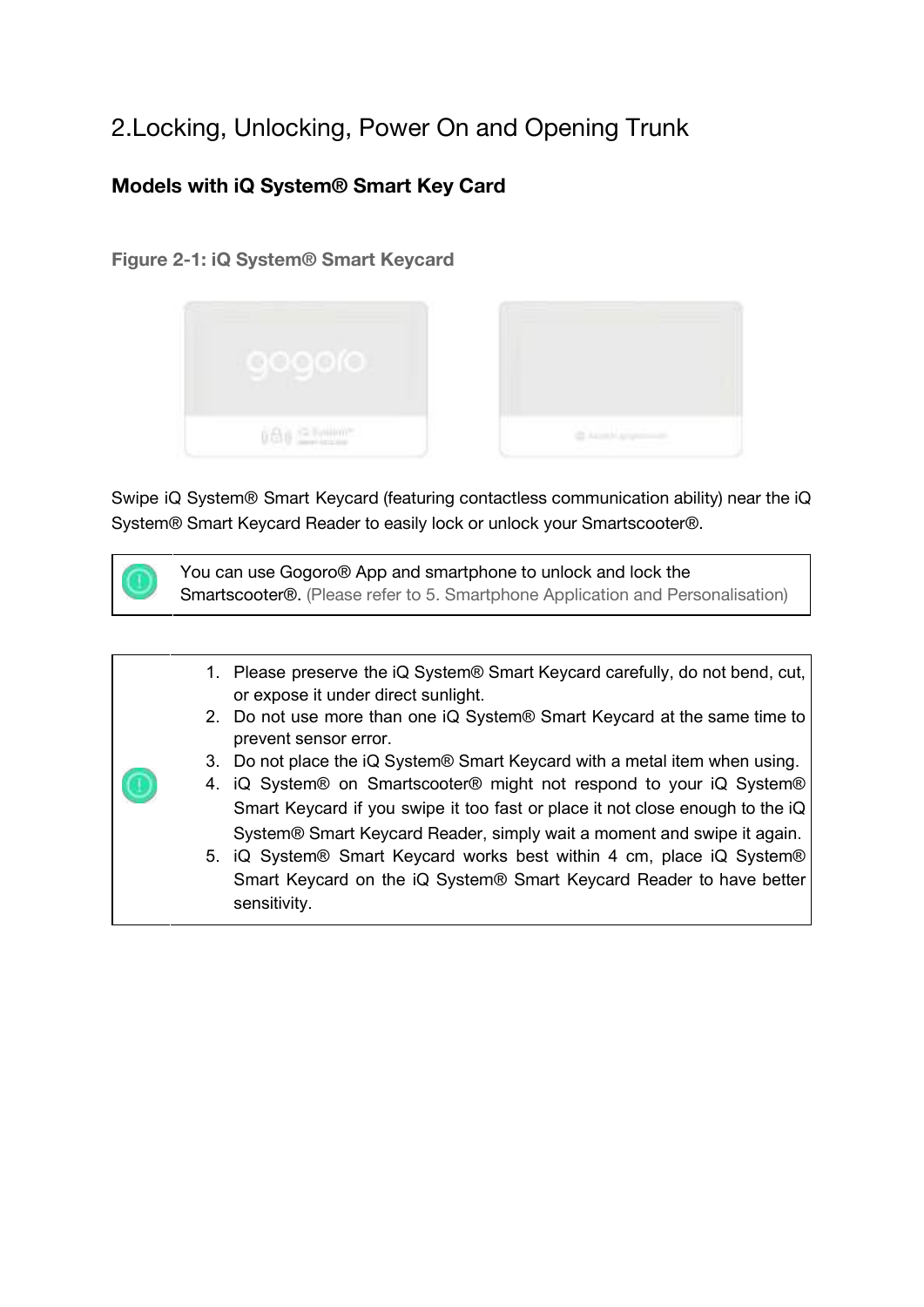<span id="page-8-0"></span>**Unlocking and Turning On System Power**





- To unlock the Smartscooter®, make sure the handlebar is all the way to the left. Swipe the iQ System® Smart Keycard near the iQ System® Smart Keycard Reader to unlock your Smartscooter®.
- The headlight and taillight will flash, the dashboard light up, with an audible tone. The handlebar released after the CLICK sound.

Please make sure the handlebar is at the left side end when trying to unlock the Smartscooter®, or the lock might not successfully release.

The Smartscooter® will lock automatically if there is no further action for 3 minutes after unlock.

Make sure the handlebar is released successfully before riding, turn the handle bar can turn freely from left end to right.

#### <span id="page-8-1"></span>**Locking**

● To lock the Smartscooter<sup>®</sup>, turn the handlebar all the way to the left end and swipe the iQ System® Smart Keycard near the iQ System® Smart Keycard Reader.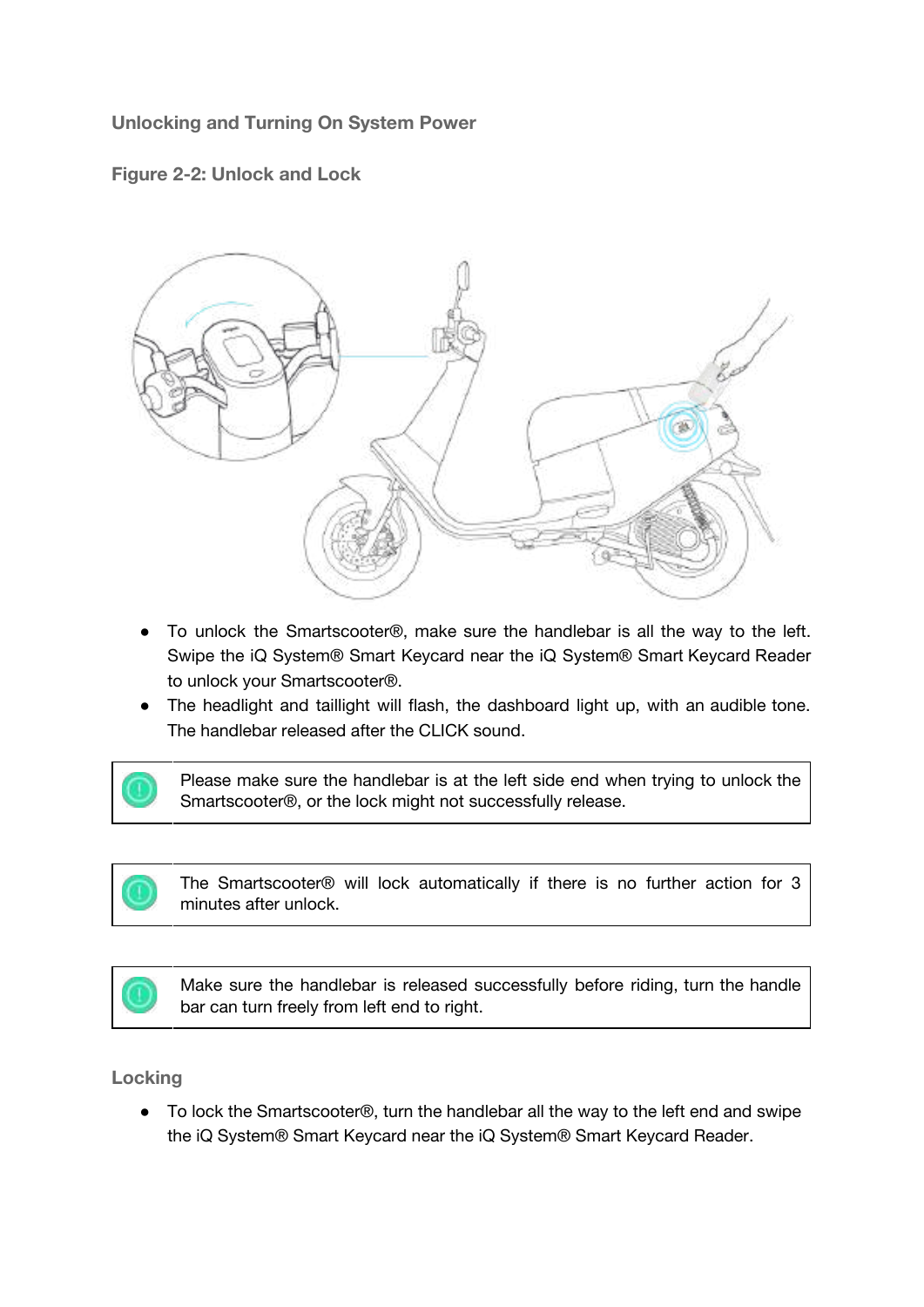● The headlight and tail light will flash, the dashboard dimed, with an audible tone. The handlebar locked after the CLICK sound.



Turn the handlebar all the way to the left end and make sure the handle bar lock is successfully locked when locking the Smartscooter®.

For models with iQ System® Smart Keycard, the head and tail light will have 10 seconds' delay after the motor turns off. And for models with Mechanical Key, the headlight and taillight will turn off immediately after the motor turns off.

#### <span id="page-9-0"></span>**Opening the Luggage Compartment**

● To open the luggage compartment when the Smartscooter<sup>®</sup> is locked, long press

the "seat open" and swipe the iQ System® Smart Keycard near the iQ System® Smart Keycard Reader at the same time.

- To open the luggage compartment when the Smartscooter<sup>®</sup> is unlocked and motor
	- is off, press the  $\sum$  "seat open" button.
- If you open and close the seat within 180 seconds, the Smartscooter® will return to the unlocked state to prevent you from locking the iQ System® Smart Keycard in the luggage compartment. If the seat remains open for over 180 seconds, the Smartscooter® will lock automatically. You can use Gogoro® APP to activate or deactivate this feature.
- To prevent lock the iQ System<sup>®</sup> Smart Keycard in the luggage compartment while swapping battery, if you accidentally close the seat when Gogoro Network™ Smart

Battery is not in the compartment,  $\langle \cdot \rangle$  icon on the dashboard will flash and able to use "seat open" for 30 seconds.

Please do not leave your valuables unattended in the luggage compartment.



To close the luggage compartment, attach the seat smoothly to close position and press the tail of the seat to secure it in position.



The seat might be unable to detach smoothly in some cases, e.g. when the luggage compartment is full and the seat is pushed upwards by the objects in it.

In such situations, please push down the tail of the seat, and press the "seat open" button, release or lift the seat when you hear the "Click" sound.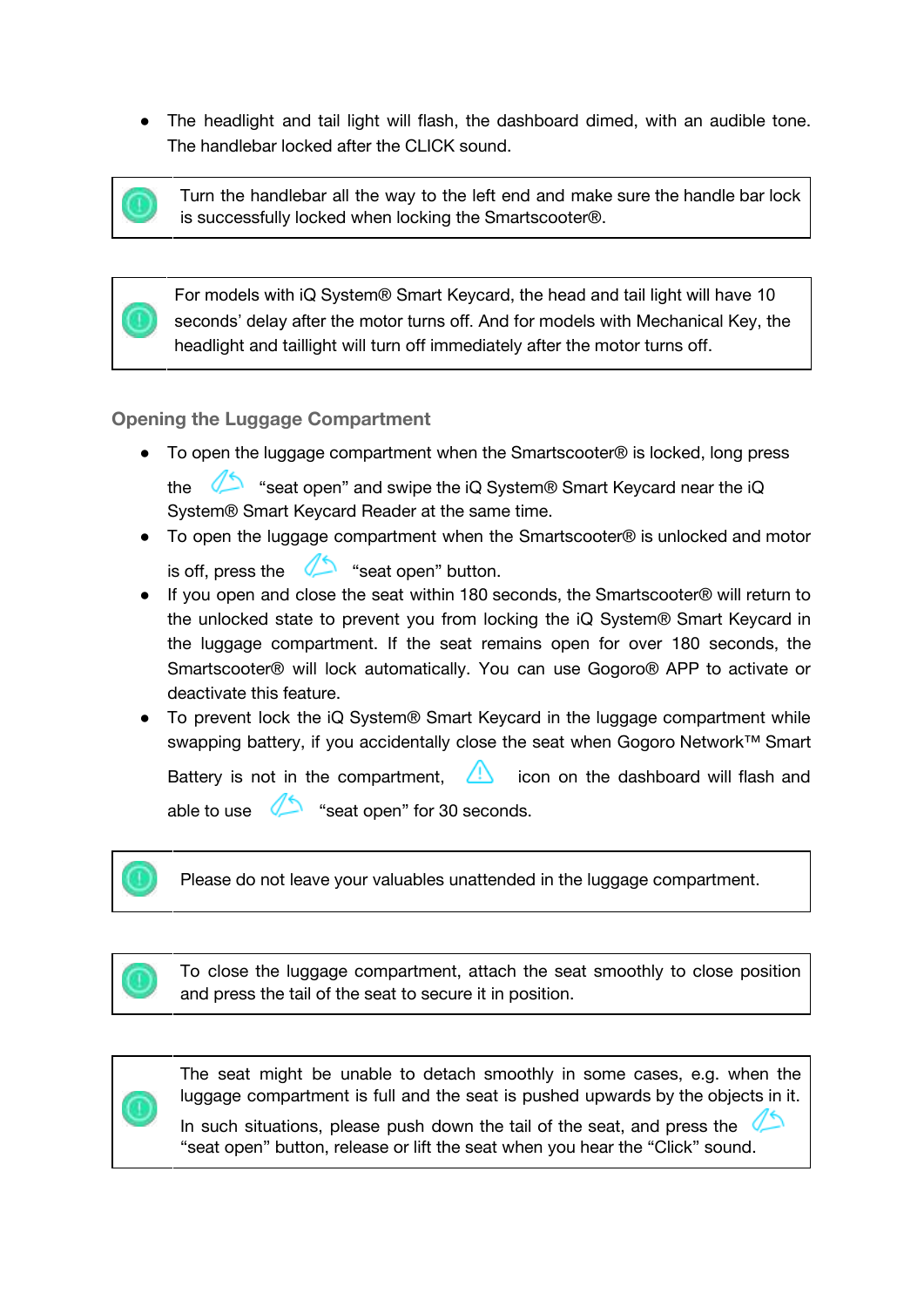

The luggage compartment can't be opened while on the move or the motor is standing by.

The Smartscooter® will be locked once the luggage compartment is opened, the error warning lights up for 10 seconds. The Smartscooter® cannot be unlocked with the luggage compartment open. Please make sure it's securely closed before unlocking again.



Gogoro<sup>®</sup> App supports the personal setup of Luggage Compartment (see 5. Smartphone Application and Personalization)

#### <span id="page-10-0"></span>**Hibernation Mode**

- The Smartscooter® enters hibernation mode under the following circumstances:
	- When the battery level is too low (when no battery level bar on dashboard), and the Smartscooter® is locked over 3 minutes.
	- When Smartscooter® idles for a long time (Depends on current battery level).
	- When the Gogoro® battery is away from the vehicle for longer than 48 hours.
- Long press  $\overline{G}$  button for 3 seconds, the  $\overline{A}$  error warning icon on the dashboard will flash for several seconds to confirm release from hibernation mode.
- With hibernation mode deactivated, you can use the iQ System<sup>®</sup> Smart Keycard to unlock the Smartscooter®.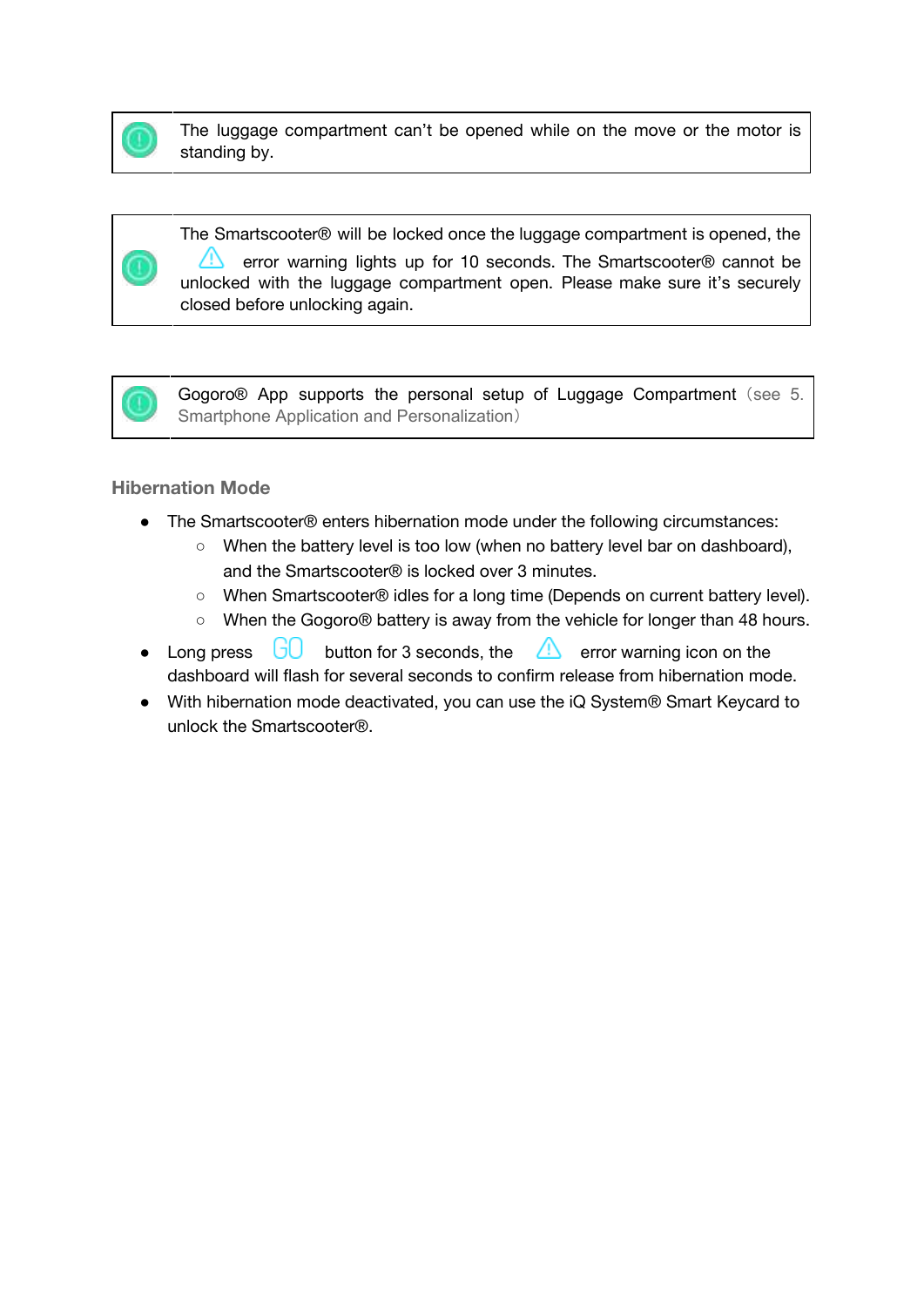#### <span id="page-11-0"></span>**Models with mechanical key**

**Figure 2-3: Mechanical Key Central Lock**





<span id="page-11-1"></span>**Unlocking and Turning On System Power**

- Insert the mechanical key into the keyhole, press it and turn clockwise from "LOCK" to "OFF" position to open the handle bar lock.
- Turn the key clockwise once again to "ON" position to turn on system power. The key cannot be pulled out now.

Do not turn the key to "OFF" or "LOCK" position, or the power will be shut down and might cause danger.

<span id="page-11-2"></span>**Turning Off System Power**

- Turn the handlebar all the way to the left.
- Turn the key counterclockwise from "ON" to "OFF" to turn off system power.

<span id="page-11-3"></span>**Opening the Luggage Compartment**

● Turn the key counterclockwise from "OFF" or "LOCK" position to open the seat.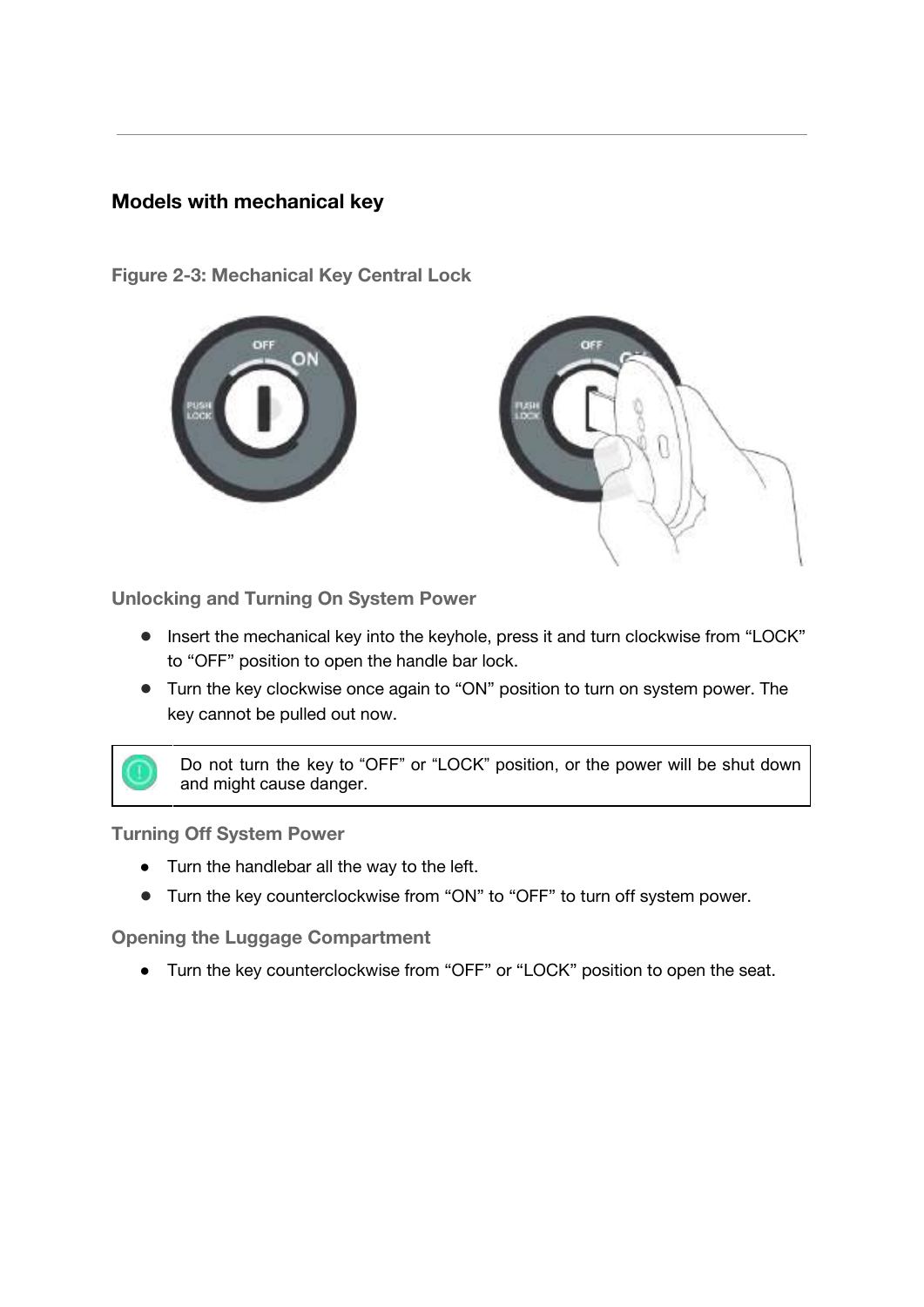



Turn the key counterclockwise to open the seat.

# <span id="page-12-0"></span>3. Moving and Stopping

#### <span id="page-12-1"></span>**Startup and Takeoff**

An additional startup sequence is needed to enter the Motor Standby Mode and be ready for takeoff.

- Please make sure the scooter is unlocked.
- Retract the main stand and side stand, leave the electronic throttle or reverse throttle not activated, close the seat firmly and keep the scooter in complete standstill.
- Hold down the brake lever and press the  $G_0$  "GO" button; you'll see the speedometer on the dashboard start counting down. The scooter enters motor standby mode as "0" appears on the speedometer.
- Release the brake lever and twist the throttle to start riding.



The throttle will not respond while the Smartscooter® is moving backwards (gliding or being pushed), and the torque will be inactive until the Smartscooter® is fully stopped to 0 km/h.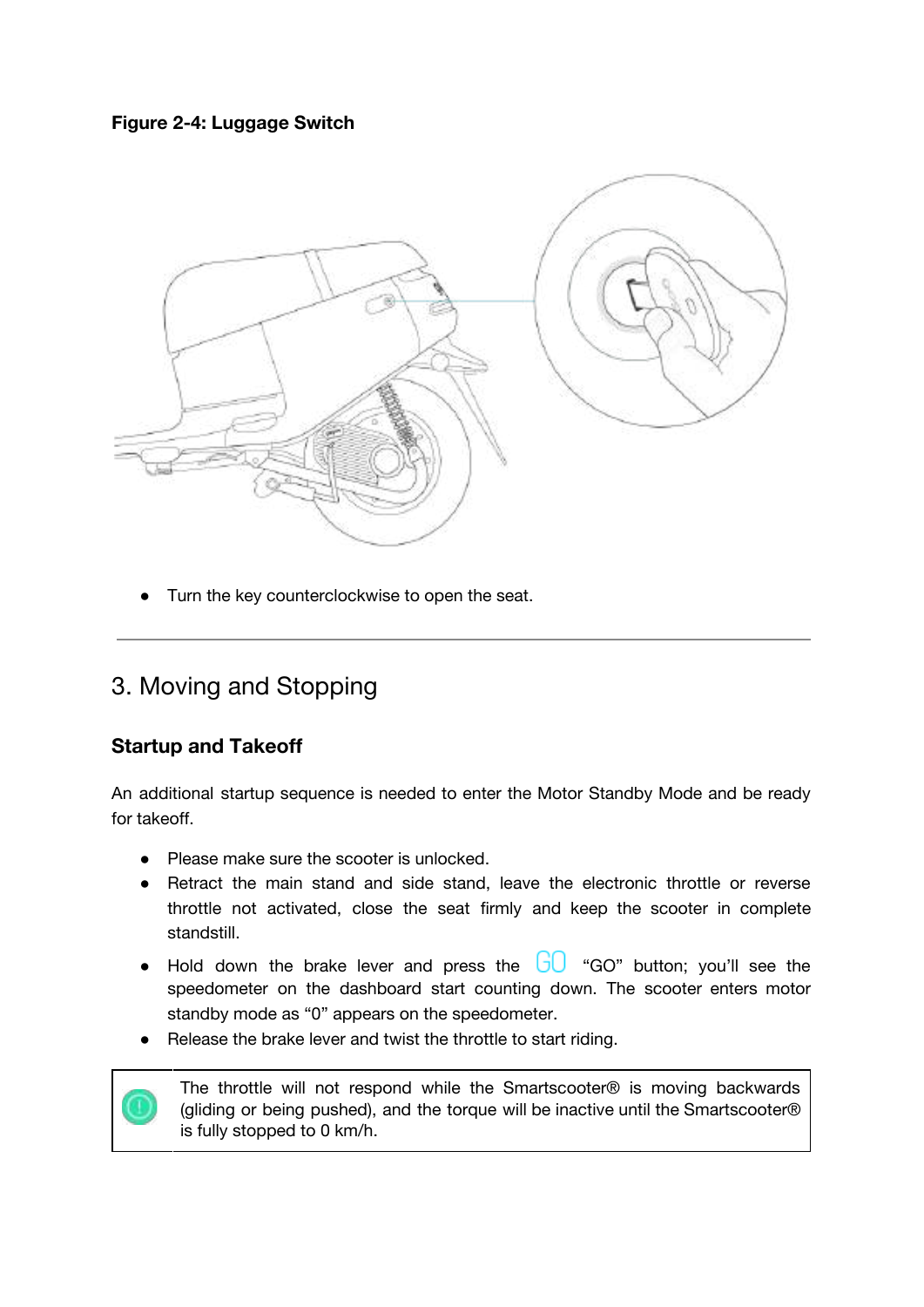Please keep hands free from the throttle when starting the scooter, and please keep the stands retracted, seat closed firmly and the scooter in complete

standstill. Check above conditions if the  $\Box$  warning symbol displayed when you try to start Smartscooter®.

Extending the side stand when the Smartscooter® is moving at low speed (< 5km/h) will turn the motor off. Please do not extend it while on the move to avoid the sudden power loss or unexpected danger.



Holding the brake lever and long press on the  $\Box$  "GO" button can cut the power and turn the motor off immediately in emergency cases. Please use it only in emergency cases.

The scooter can only be started when complete standstill. If the motor shuts off or loses power accidentally, please glide or push the Smartscooter® to the roadside slowly and carefully before trying to restart the Smartscooter®. Do not attempt to restart it while in motion or at the middle of the road.

### <span id="page-13-0"></span>**Regenerative Braking**

When you release throttle and let the Smartscooter® glide during riding, the regenerative braking function might be activated. It converts dynamic energy to electric energy, and puts the energy back into the Gogoro Network™ battery.

- When regenerative braking is activated, the "remaining battery" power display on the dashboard will show an animation to inform you that the battery is charging.
- The power recovery rate can be adjusted or turned off through the Gogoro® App. When regenerative braking is activated, you will feel a braking force on the rear wheel. The higher the power recovery rate you set, the stronger the braking force.
- The brake light turns on when regenerative braking is activated.
- The system sets the intensity of regenerative braking based on the setting in the Gogoro® App, but also takes the current speed and remaining battery level into consideration, and makes minor adjustments accordingly.
- In some instances, e.g. the Gogoro Network™ battery is nearly fully charged, regenerative braking will not be activated.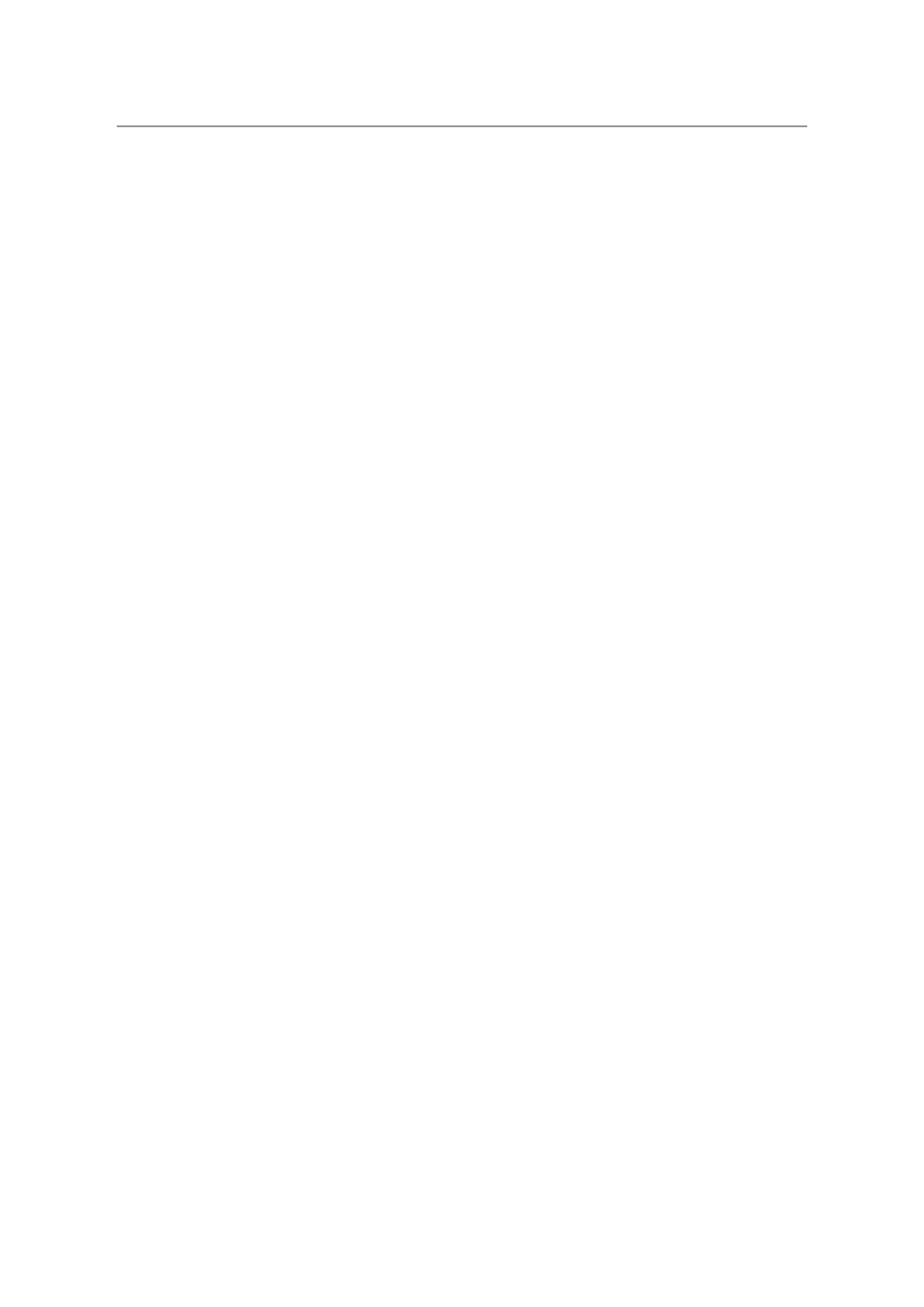### <span id="page-15-0"></span>**Motor Shut-off and Locking Scooter**

- Please make sure the Smartscooter<sup>®</sup> is completely stopped and standstill before shutting off the motor.
- Hold the brake lever and press the  $\overline{G}$  "GO" button or extend the side stand to shut the motor off; the speedometer display turns off and the electronic throttle will deactivate when the motor shut-off.
- Models with iQ System® Smart Key Card
	- Lower the side stand or main stand to park the scooter firmly.
	- Turn the handlebar to the left end. Swipe iQ System® Smart Key Card and the handlebar will be locked after the "click" sound.



(Models with iQ System® Smart Key Card) If there is no further operation on the Smartscooter®, the Smartscooter® will automatically lock the handle bar in 3 minutes after motor off.

- Models with mechanical key:
	- Lower the side stand or main stand to park the scooter firmly.
	- Turn the key to "OFF" position.
	- Push the key toward and turn the key to "LOCK" position. Press the "SHUT" button to close the keyhole shutter.



(Models with mechanical key) If the battery level is very low, and no further operation is performed within three minutes after motor shut off, the Smartscooter® locks itself automatically. Please turn the key to "OFF" then turn it back to "ON" again to resume system power.

Please turn off the motor before jacking Smartscooter® with the main stand.

When the motor stays ON and no further operation for a while, Smartscooter® will play sound effects every 12 seconds to remind owners for safety.

#### <span id="page-15-1"></span>**Super Boost Mode**

- The Super Boost Mode increases power output for instant takeoff and higher speed.
- Press the Super Boost Mode button on the left handle to activate or deactivate. The Super Boost Mode symbol goes on to indicate activation.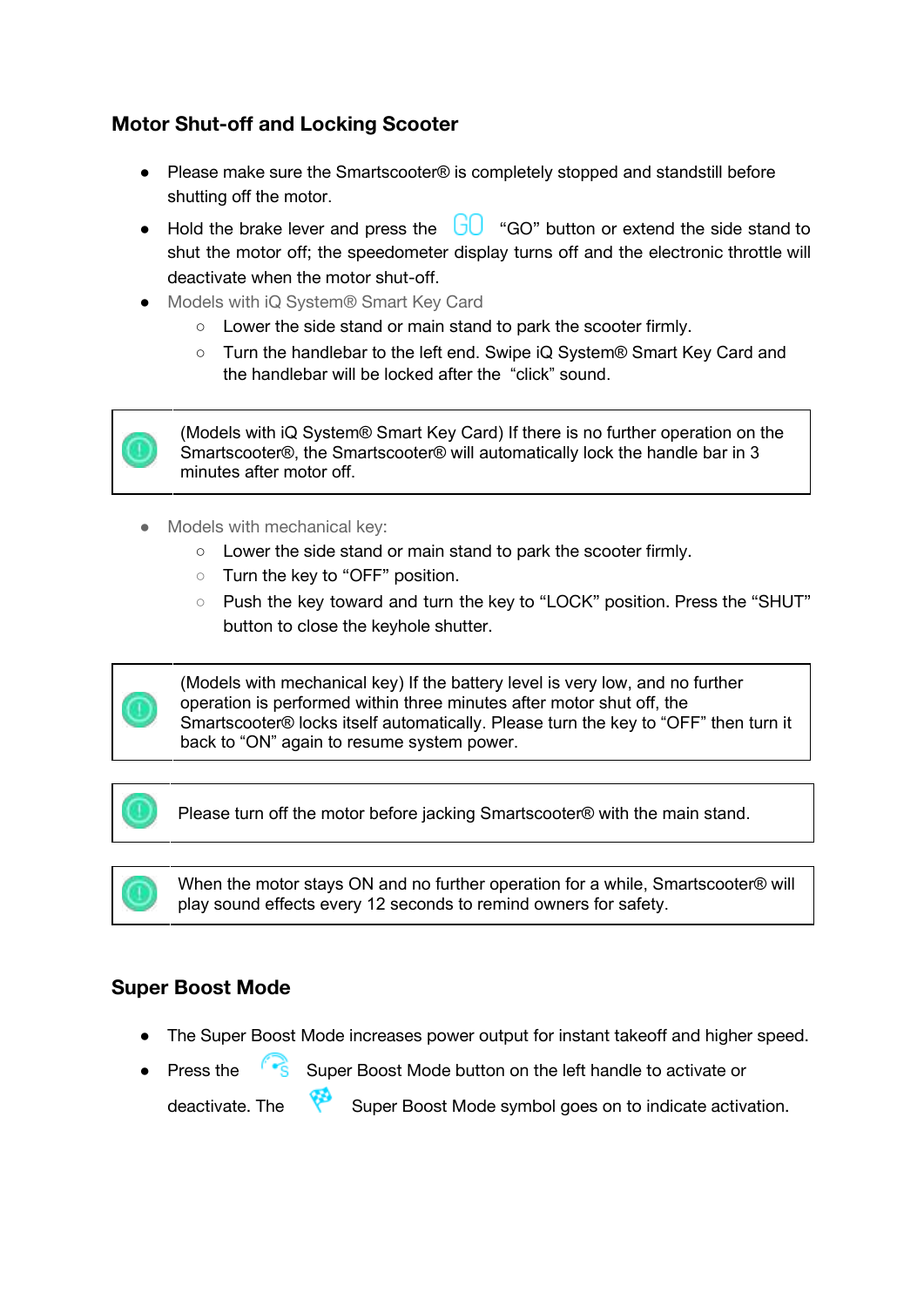

Activating Super Boost Mode increases power consumption and decreases the mileage of each battery exchange.

Super Boost Mode might be turned off automatically or not be able to be activated, when the battery level is low or the battery is not operating in the proper temperature range. Swapping fully charged batteries can restore the function.

#### <span id="page-16-0"></span>**Low Energy Mode**

**Figure 3-3: Dashboard display in Pre-Crawl Home Mode**



- When the battery level is running low, the battery level indicator on the dashboard will flash slowly with a single capacity bar. Recommend to replace the batteries soon.
- The Smartscooter® will enter "Pre-crawl home mode" when battery level flashes rapidly with a single capacity bar. The Smartscooter® will lower the motor output with speed limit to preserve battery power. A beep sound will repeat every 20 seconds. Replace the batteries in 24 hours or before power on the Smartscooter® motor (which come in first) if you see a battery alert when you unlock the Smartscooter®.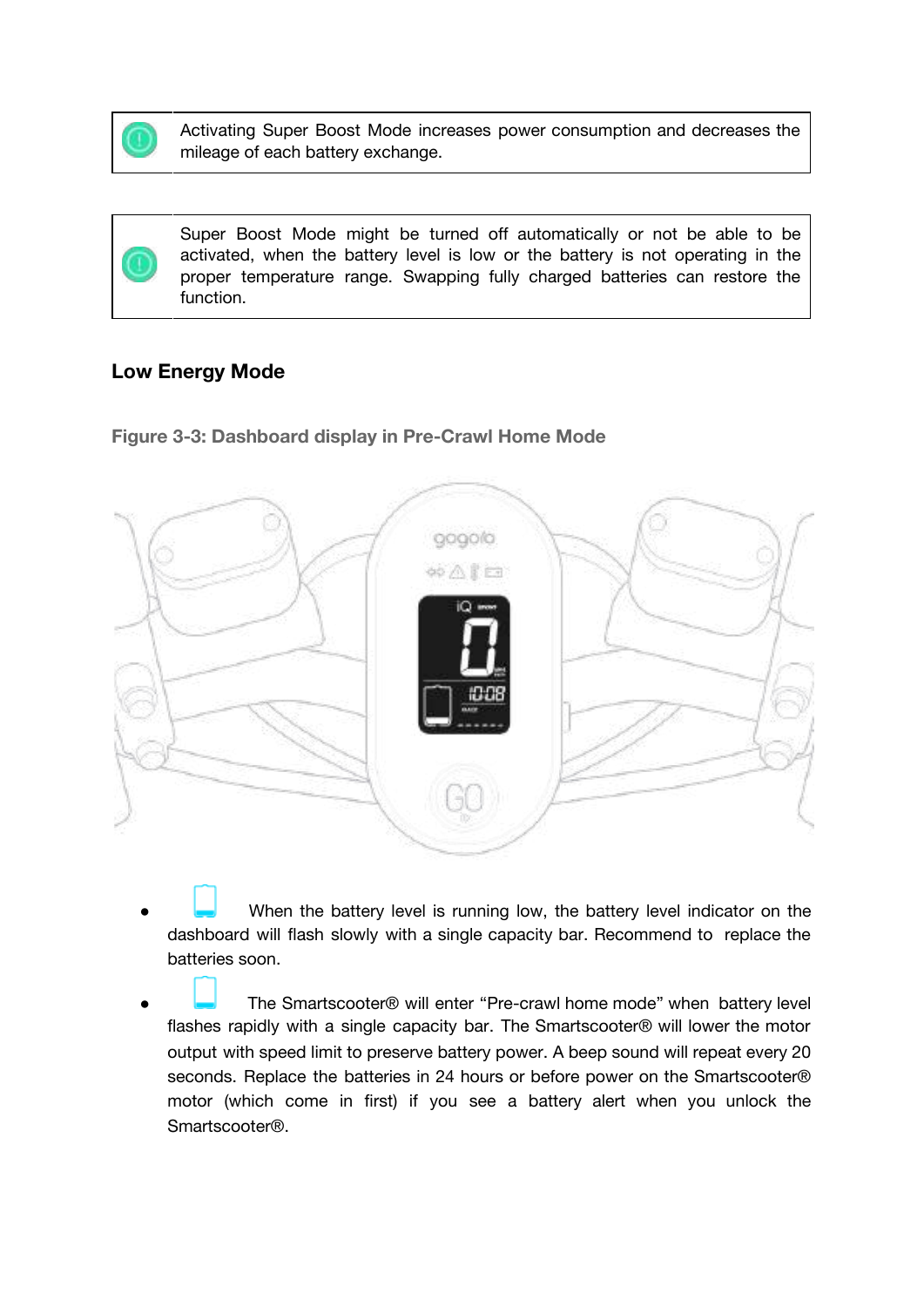

**Figure 3-4: Dashboard display in Crawl Home Mode**

- The Smartscooter® will enter "Crawl home mode" when the battery level shows no capacity bar. This indicates that batteries are at an extremely low level and require immediate exchange, or the battery level could run out at any minute. The Smartscooter® will have speed limitation at 25km/h and a beep sound repeats every 20 seconds. The "RANGE" display on the dashboard shows "------" without the mileage figure. Replace the batteries in 24 hours or before power on the Smartscooter® motor (which come in first) if you see a battery alert when you unlock the Smartscooter®.
- The scooter will regain its normal performance once the batteries are replaced.

(Models with iQ System® Smart Key) When there is no capacity bar on battery level display, the Smartscooter® enters hibernation mode in 3 minutes

automatically when locked. Long press  $\Box$  "GO" button for 3 seconds after battery exchange to unlock the Smartscooter®. (Please see 2. Locking, Unlocking, Power On and Opening Trunk - Hibernation mode)

#### <span id="page-17-0"></span>**Over / under Temperature Warning**

- Extreme usage or environmental conditions might cause the battery to hit high temperature or low temperature protection.
- When  $\blacksquare$  Temperature Warning symbol on the dashboard lights up in orange, indicating that the battery is now over temperature. The Smartscooter® will detune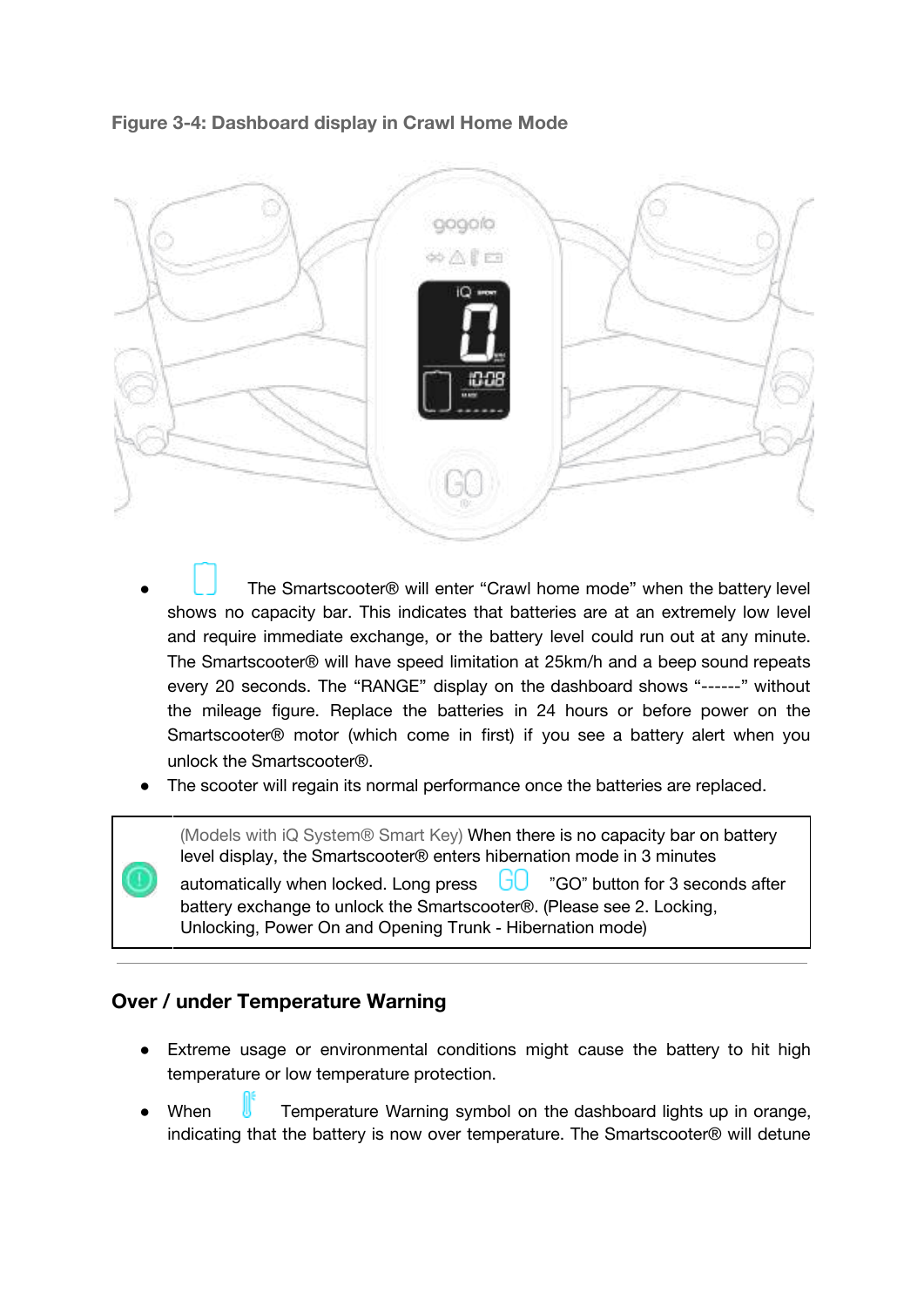the motor output temporarily. Swap your batteries at a nearby GoStation® to retrieve power output immediately or part the Smartscooter® and ride it later.

• When **T**emperature Warning symbol on the dashboard lights up in blue, indicating that the battery is now under temperature. The Smartscooter® will detune the motor output temporarily. Swap your batteries at a nearby GoStation® to retrieve power output immediately or continue your riding, the battery temperature will rise up in several miles.

### <span id="page-18-0"></span>**Fall Down Protection**

- If the Smartscooter® falls down when it's unlocked or while the motor is on, it will shut down and lock automatically for safety.
- Check the Smartscooter<sup>®</sup> before trying to unlock it.
- Models with iQ System® Smart Keycard:
	- Swipe the iQ System® Smart Keycard near the iQ System® Smart Keycard Reader twice to unlock your Smartscooter®.
- Models with mechanical key:
	- Turn the key to "OFF" then turn it back to "ON" again.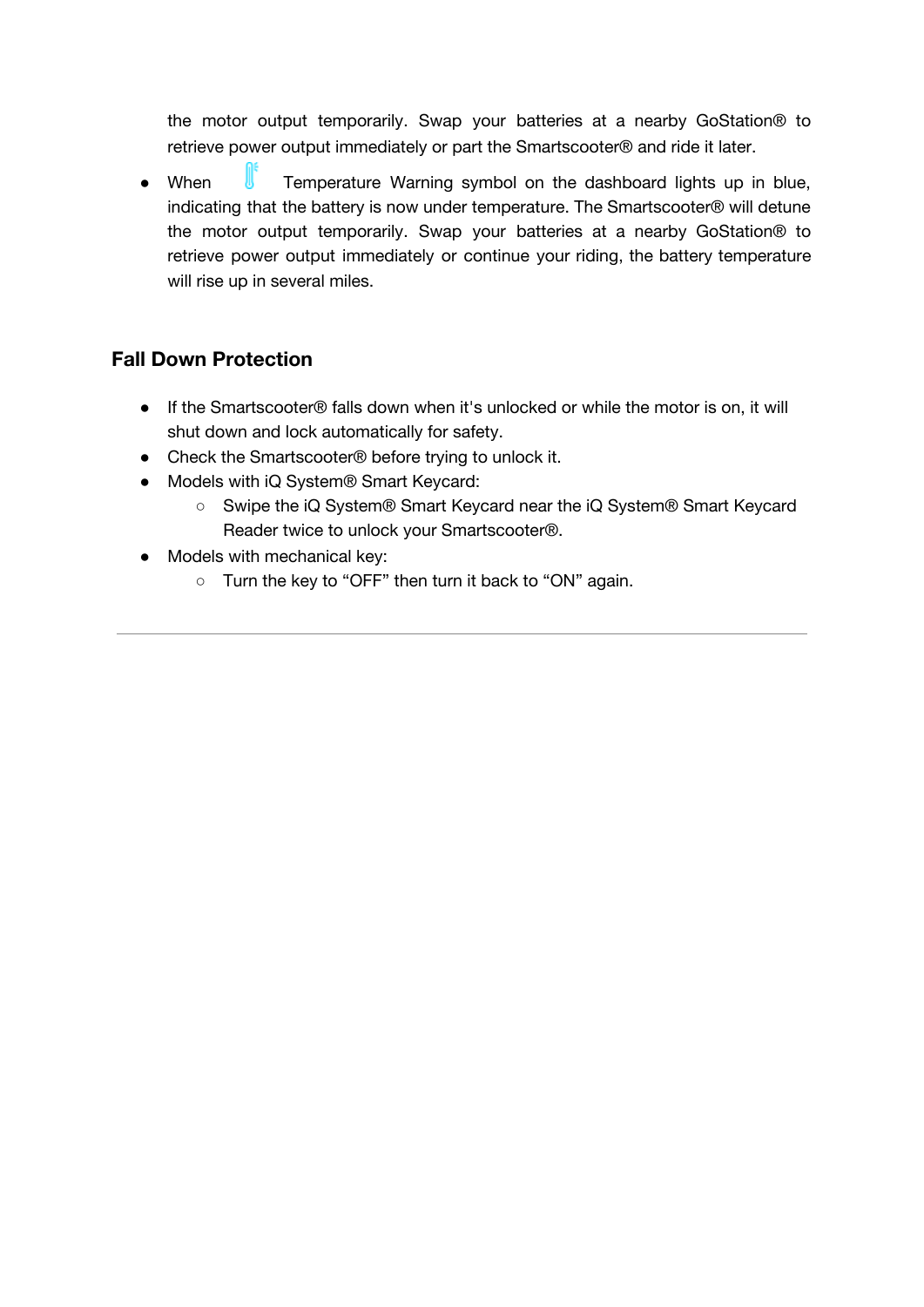# <span id="page-19-0"></span>4. Battery exchange

With Gogoro Network™ battery swap station, Gogoro Smartscooter® relieves you from the lengthy recharging process and makes it convenient to have fully charged batteries.

### <span id="page-19-1"></span>**GoStation®**

- Through the Gogoro® App on your smartphone, you can find the locations of the nearest GoStation® in no time and quickly exchange your batteries.
- The touchscreen on each GoStation<sup>®</sup> provides information such as condition reports for your scooter, the weather, news and promotional offers.

**Figure 4-1: Exterior of GoStation®**



The information on the touch screen might vary due to the legal regulations or device, and the information provided is only for user's convenience. Until further announcement by Gogoro, Gogoro is not responsible for the integrity, correctness or effectiveness of the information provided.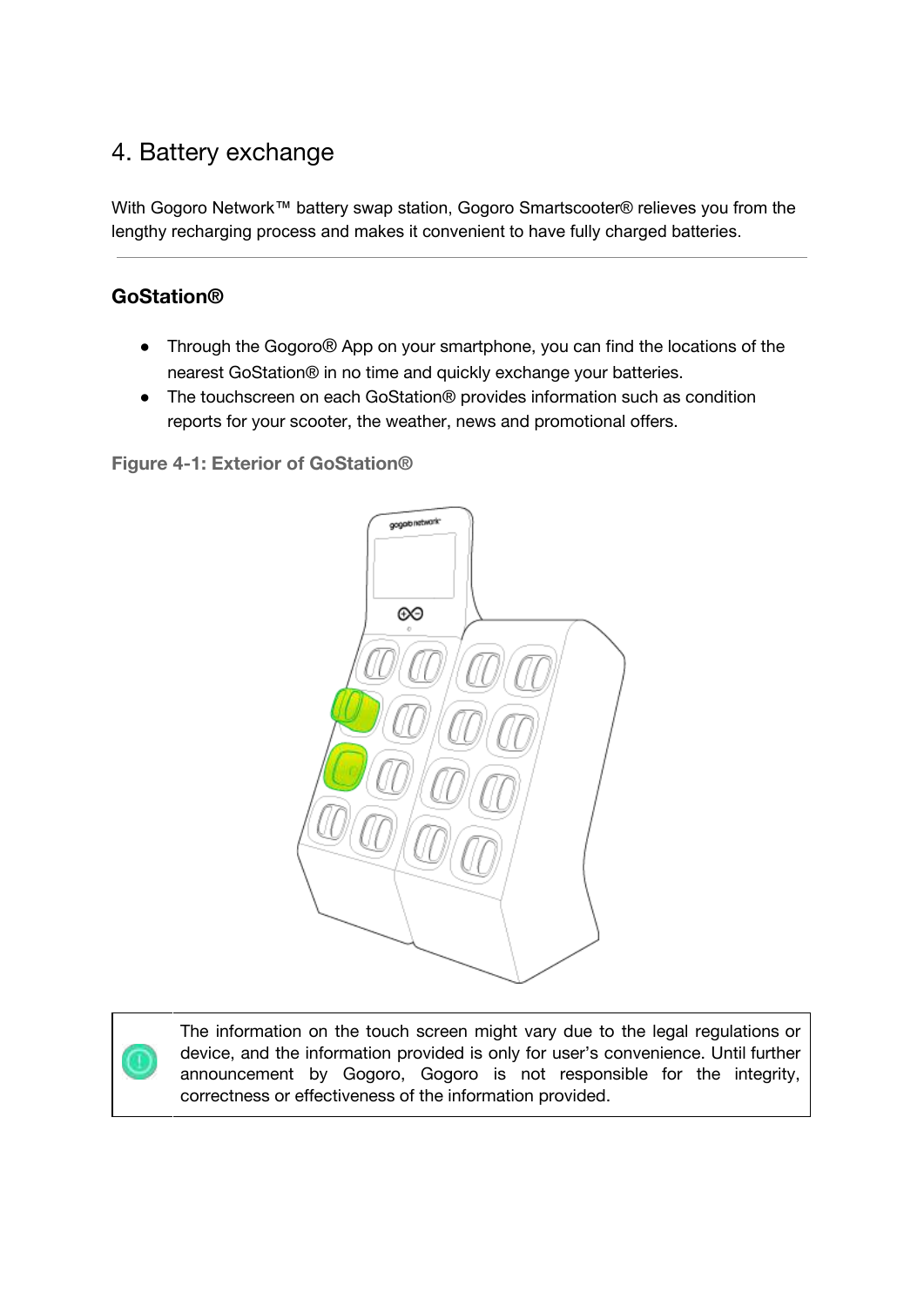## <span id="page-20-0"></span>**Replacing Gogoro Network™ Smart Battery**

- Park the vehicle safely besides a GoStation. Shut down the motor by extending the side stand.
- Open the seat.
- Pull out the smart battery by holding the smart battery handles. Support the smart battery with your other hand.
- Insert the smart battery into an empty GoStation® slot and push it in all the way until it's locked and you hear a confirmation sound.
- After the smart battery(ies) are inserted successfully, the smart battery(ies) will pop out in a few seconds.
- Insert the smart battery(ies) into your vehicle, unlock the vehicle, and you are ready to roll.

Popped-out smart batteries will protrude 30 cm from the GoStation panel, so please keep clear a minimum 30 cm in front of GoStation when you are waiting for fresh smart batteries. Make sure all vehicles, objects, personnel and children stay clear to avoid being hit by the smart batteries.

**Figure 4-2: Please keep the space 30 cm in front of GoStation® clear**





GoStation® provides swappable smart batteries for immediate use, riders may receive smart batteries that are not fully charged.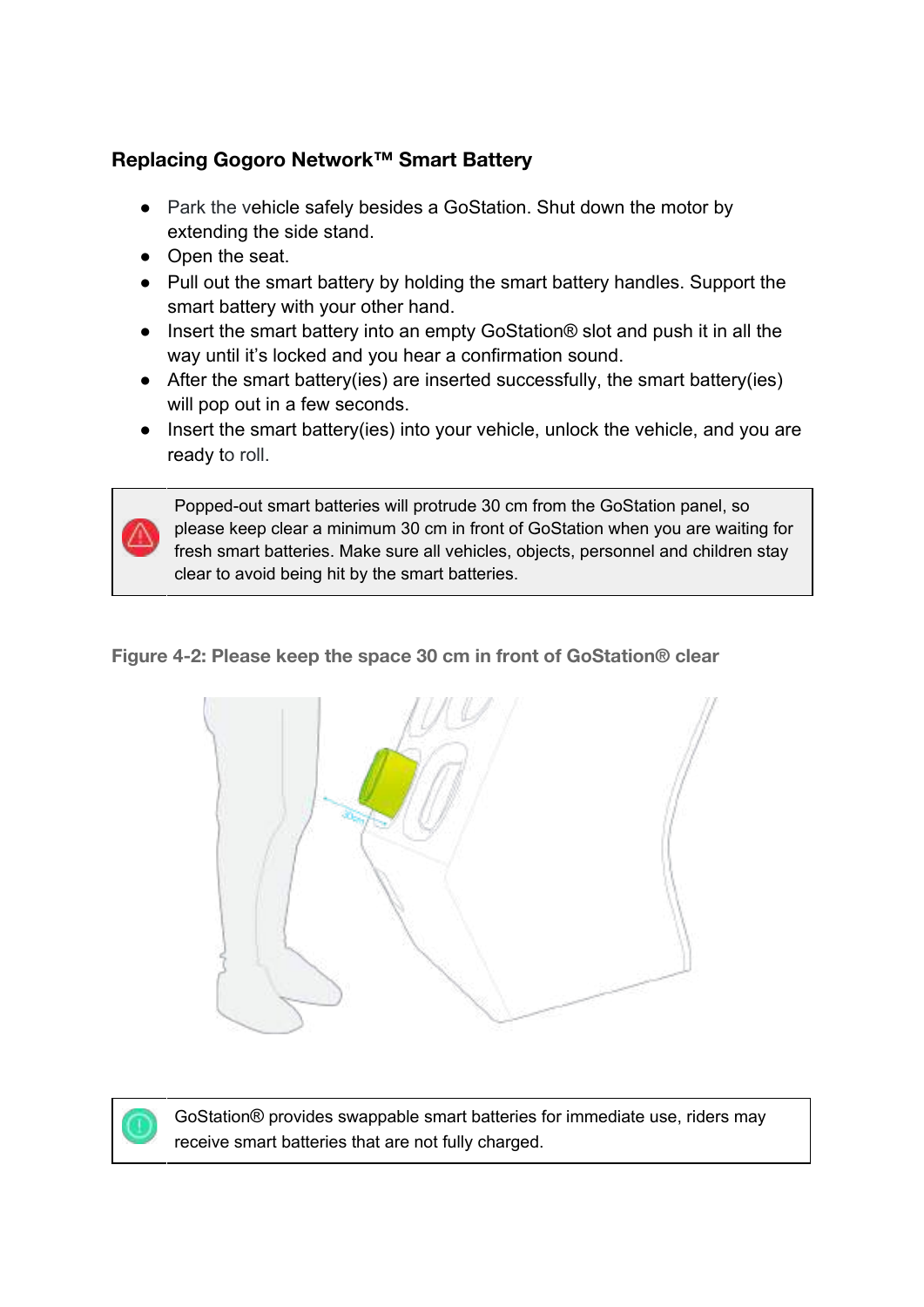

If the original smart batteries inserted into the GoStation® by the rider have a higher charge level over all other smart batteries at that particular GoStation®, the original smart batteries will be returned.



Please make sure to swap smart batteries at least once every 30 days, if you plan not to use your vehicle for more than 30 days, please contact Gogoro Network and suspend your smart battery subscription plan.



Fore more information about GoStation®, please visit Gogoro [Network™](https://network.gogoro.com/tw/en/) website or using [Contact](https://network.gogoro.com/tw/en/contact-us/) Us to report your questions.



Unless otherwise agreed, all Smart Batteries are Gogoro Network property provided to Powered by Gogoro Network™ vehicle owners. Sensors and recording features of the smart batteries keep track of usage automatically, and collect and transfer data wirelessly. In case any anomaly or safety concern is found and can be traced back to improper handling by a particular user, Gogoro Network™ reserves the right to claim appropriate damage compensation.



Gogoro Network™ Smart Battery product info Production date: See the handle or the bottom of the smart battery Manufacturer: Gogoro Taiwan Limited Address: No.33, Dinghu Rd., Guishan Dist., Taoyuan City 333, Taiwan (R.O.C.) Tel: +886-3-273-0900



- It's strictly forbidden to use the smart batteries in any way not approved by Gogoro Network™
- Each smart battery weighs over 9 kg. Please handle with care.
- Smart batteries may become hot after a certain period of use. Please pay attention when replacing them.
- Make sure the Orientation-Agnostic Connector on each smart battery is clean and unobstructed. It's strictly prohibited to short-circuit the connector with metal objects.
- DO NOT dispose smart batteries to fire, heat or water, and DO NOT drop, strike or attempt to disassemble or destroy them.

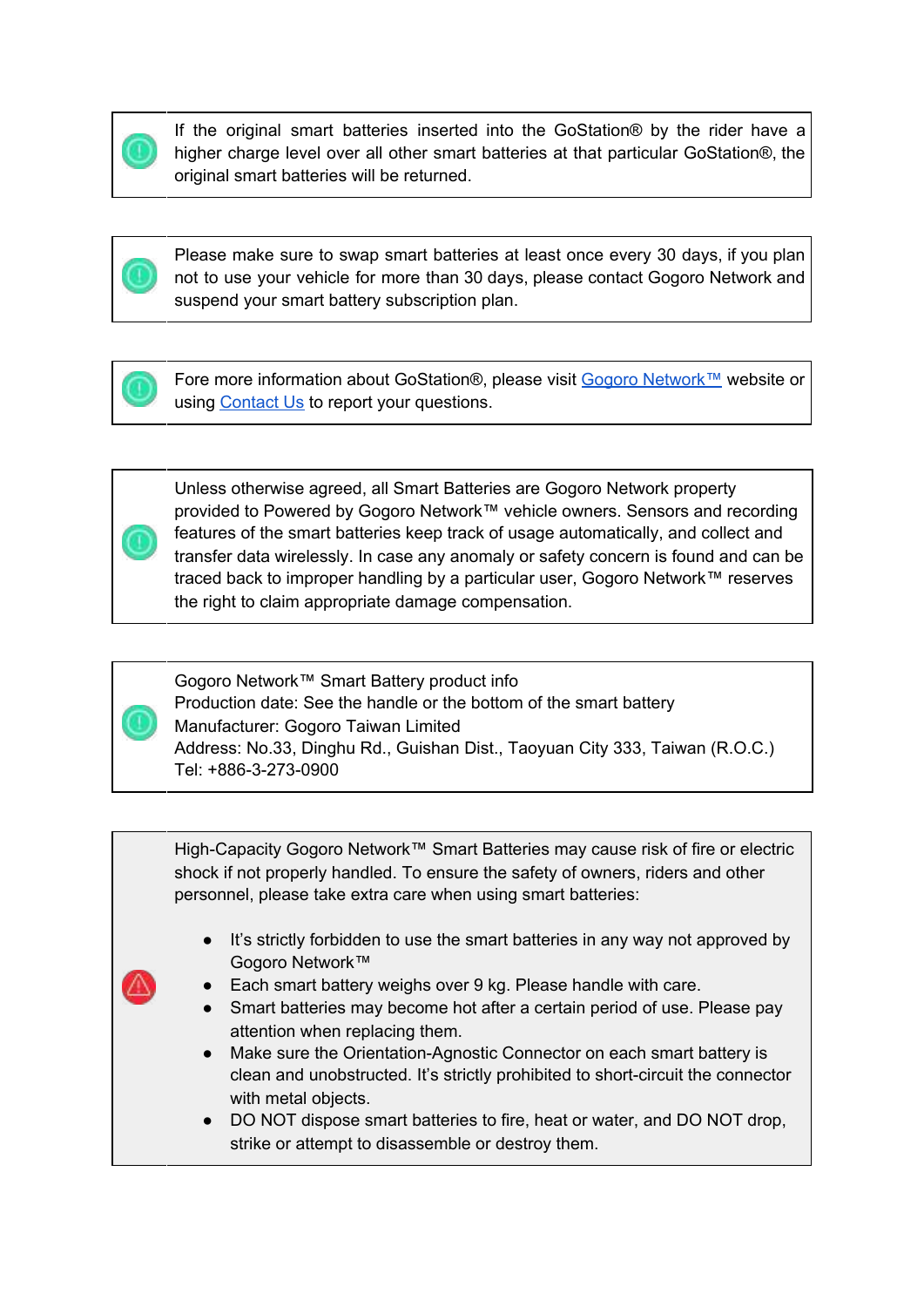|           | DO NOT attempt to dismantle the smart batteries, or to alter their shape<br>and/or structure.                                                                             |
|-----------|---------------------------------------------------------------------------------------------------------------------------------------------------------------------------|
| $\bullet$ | DO NOT attempt to discharge the smart batteries.                                                                                                                          |
|           | DO NOT use any solvent or chemical agent on smart batteries.                                                                                                              |
| $\bullet$ | Make sure the Orientation-Agnostic Connector on each battery is clean and<br>unobstructed. It's strictly prohibited to short-circuit the connector with metal<br>objects. |
| $\bullet$ | DO NOT dispose of Gogoro Network™ batteries in fire, heat or water, and<br>DO NOT drop, strike or attempt to disassemble or destroy them.                                 |
| $\bullet$ | DO NOT attempt to dismantle the batteries, or to alter their shape and/or<br>structure.                                                                                   |
|           | DO NOT attempt to discharge the batteries yourself.                                                                                                                       |
| $\bullet$ | DO NOT use any solvent or chemical agent on Gogoro Network™<br>batteries.                                                                                                 |
|           |                                                                                                                                                                           |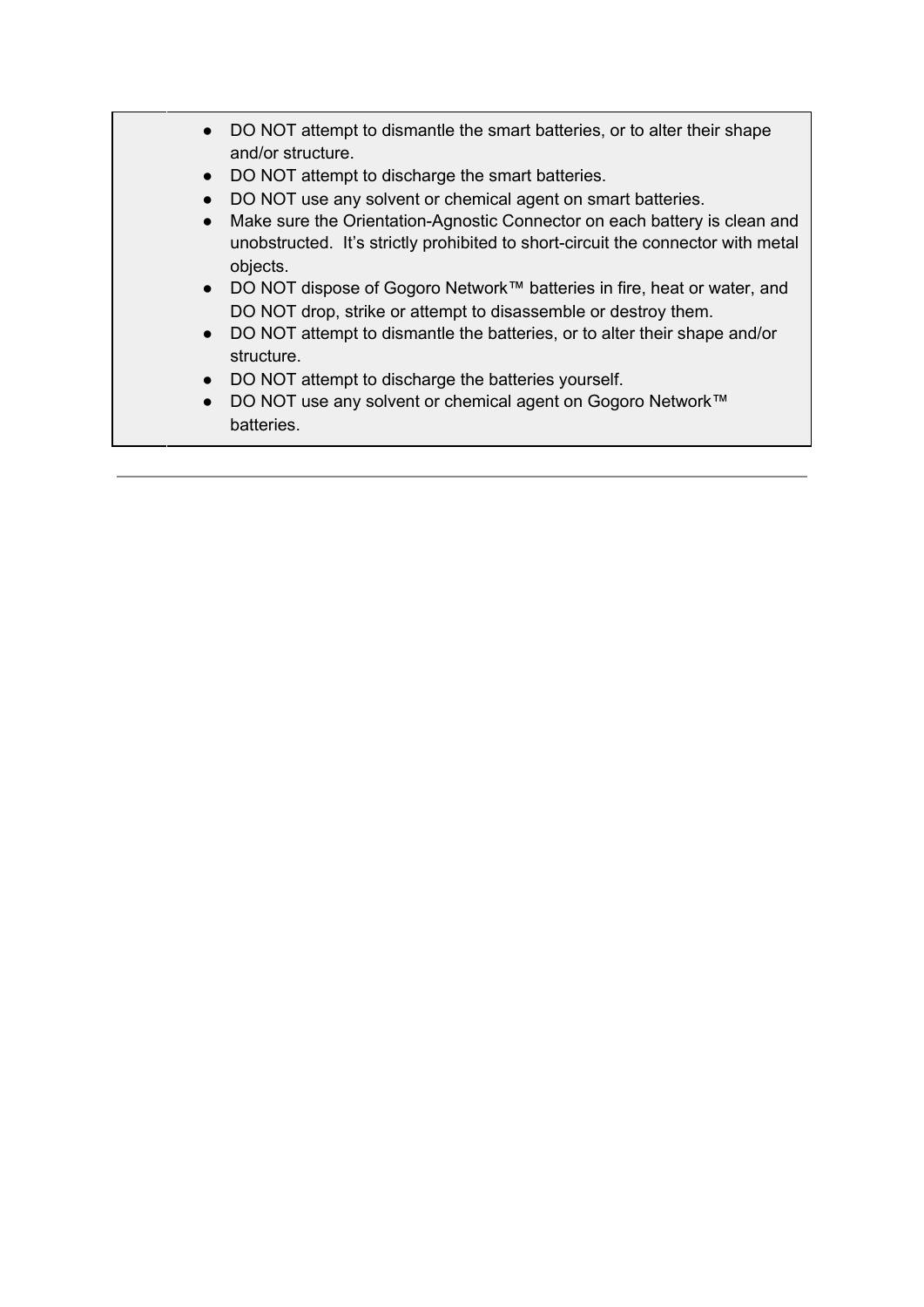# <span id="page-23-0"></span>5. Smartphone Application and Personalisation

Smartscooter® is capable of communicating with the owner's smartphone via wirelessly. The Gogoro® App not only allows on-board systems to notify the owner of important information, but also offers the owner with options to personalize the scooter or inquire about its condition.

#### <span id="page-23-1"></span>**Downloading and Installing the Gogoro® App**

- The Gogoro® App is available for iOS and Android platforms. Please check your smartphone for its specification.
- iOS platform: Requires iOS 10.0 or later. Please download from Gogoro official site or Apple iOS App Store.
- Android platform: Requires Android 4.2 or later. Please download from Gogoro official site or Google Play App Store.
- Best for screens of sizes from 3.5 to 5.0 inches and resolutions from 720p to 1080p.

Gogoro does not guarantee that every brand or model of smartphone can download and run Gogoro® App properly. You can find a list of all smartphone models that Gogoro has tested in Gogoro official website [\(https://www.gogoro.com/smartscooter/devices\\_compatibility/\)](https://www.gogoro.com/smartscooter/devices_compatibility/).



Functions of the Gogoro® App are subject to change with subsequent updates, models or upgrades of Smartscooter®, and the latest version prevails.

#### <span id="page-23-2"></span>**Pairing Your Phone with Smartscooter®**

- After installing Gogoro® App successfully, open it and log in with your account credentials following the on-screen instructions.
- If you have more than one Smartscooter® in your account, select one from the menu to pair with your phone.
- Follow the on-screen instructions to find the Bluetooth setting on your smart phone.
- Unlock your Smartscooter<sup>®</sup> with iQ System<sup>®</sup> Smart Keycard.
- Hold the **SMART** button on the right handlebar until the  $\sqrt{\frac{1}{x}}$  'iQ System® Quick Link' symbol flashes; the system will scan for nearby smartphones that can be paired.
- After pairing is completed a connection with your smartphone establishes automatically every time the scooter is unlocked. When a connection with your smartphone is active, the  $\mathsf{IQ}$  "iQ System® Quick Link" symbol lights up fully. The icon dims down when the smart phone is disconnected from the scooter.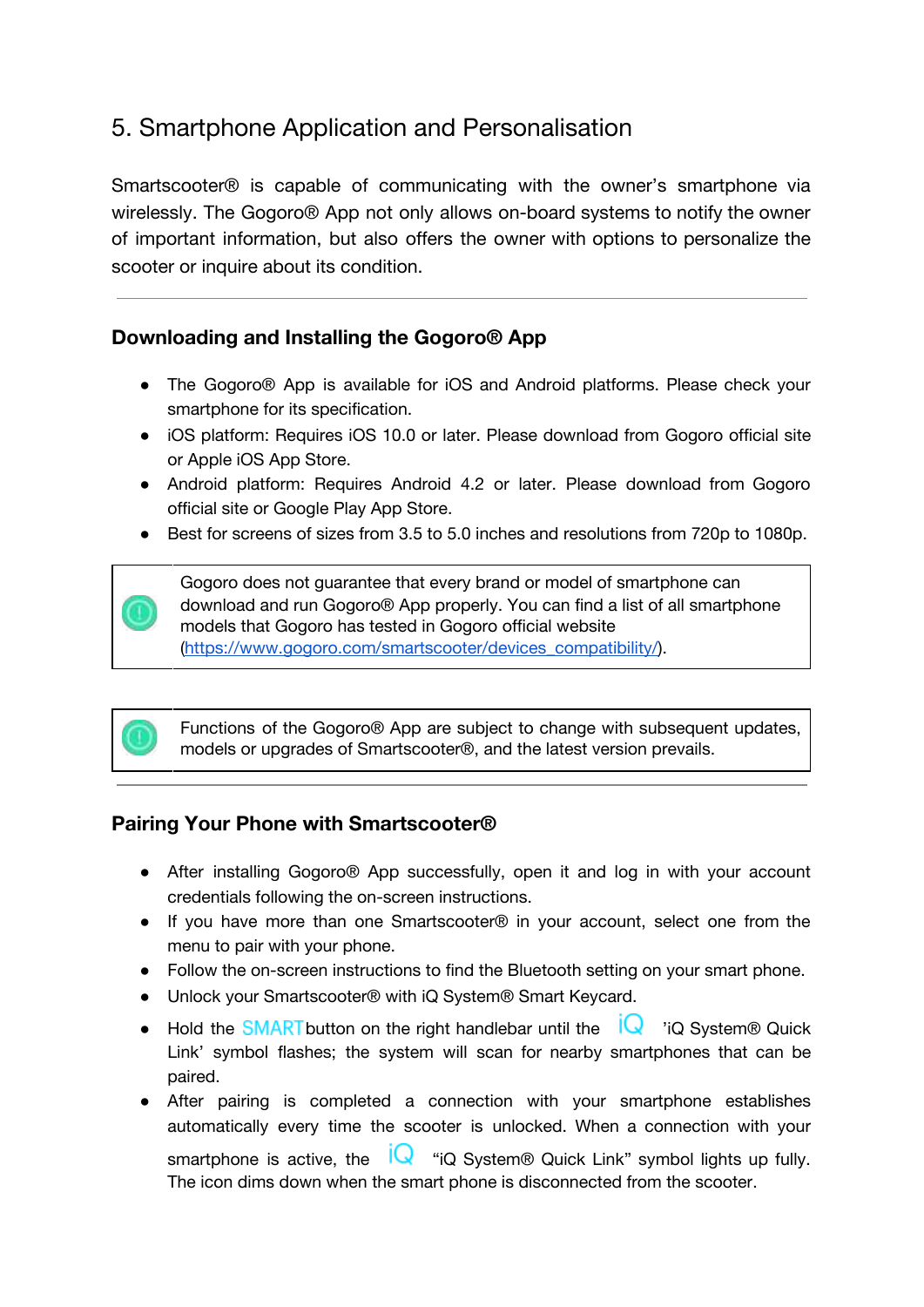

A Smartscooter® can pair with only one smartphone at a time; please repeat the pairing process if you're using another phone.

The Gogoro® App transmits data via the Internet occasionally and service charges may apply.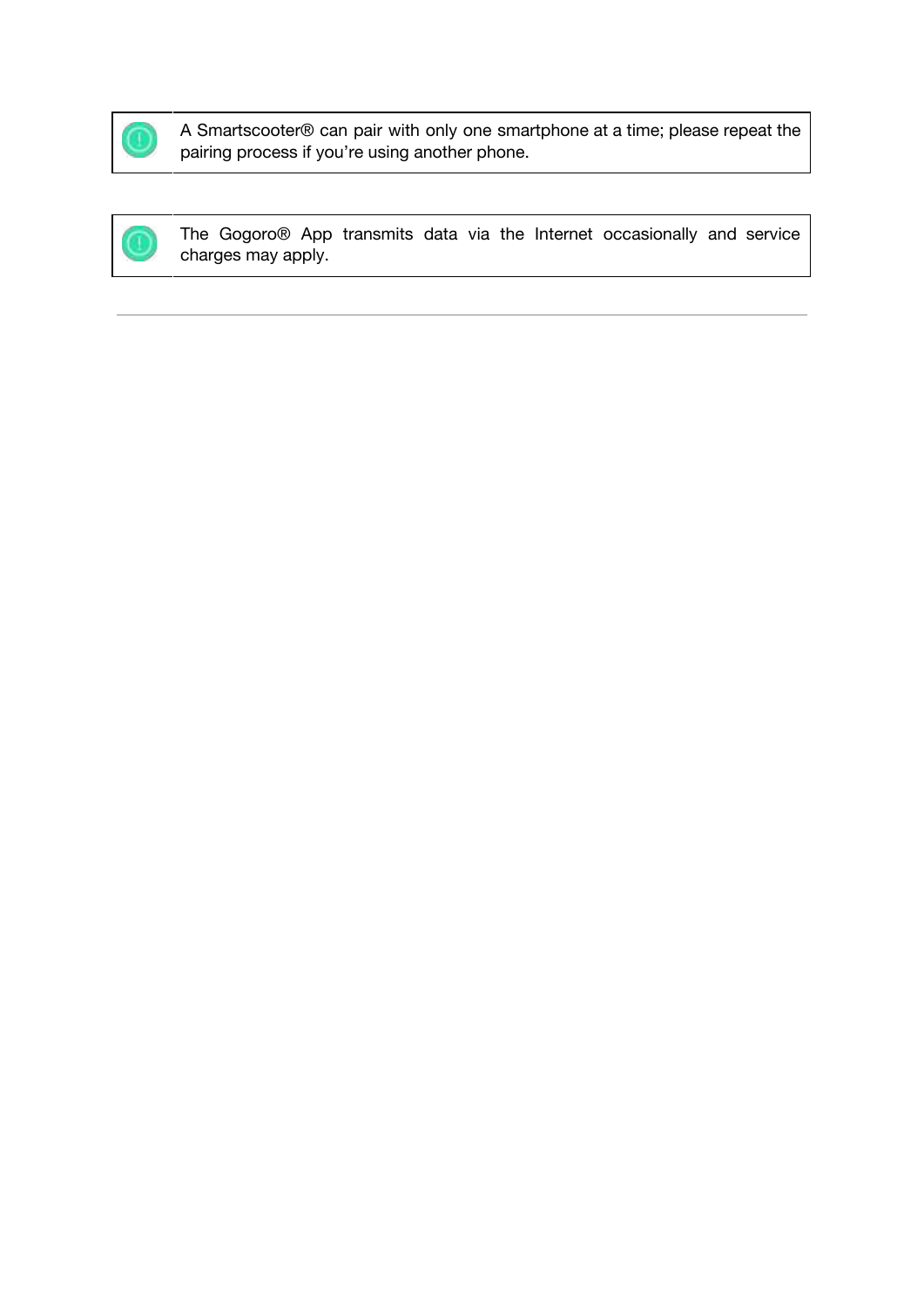# <span id="page-25-0"></span>6. Maintenance

Proper service and maintenance ensure durability, reliability and safety of your Smartscooter®. It's recommended to take care of your scooter by following the instructions below.

### <span id="page-25-1"></span>**Check the Following Before Your Ride**

- Make sure the tire pressure is within normal range; recommended tire pressure is 32 psi for the front wheel and 36 psi for the rear.
- If the tire surface has any cracks, damage, excessive abrasion, object punctures or attachments.
- If the tire treads have enough depth above 0.8mm.
- If the suspension or powertrain is leaking or has exterior anomaly.
- No warning symbol on the dashboard is lit after the scooter is unlocked.
- If the battery still has sufficient power for your trip.
- If switches and buttons on the left and right handles are working normally.
- If the headlight, braking light and indicator lights and horn are working normally.
- Mirrors are clean and set to appropriate angles.
- If the braking fluid level is appropriate, the entire braking system is working normally.
- If the Saferide™ electronic throttle and reverse throttle are working normally.
- Other items required by local regulations.

In case of any abnormality or uncertainty, please contact the Gogoro designated service center.

#### <span id="page-25-2"></span>**Daily Cleaning and Maintenance**

- Please keep the Gogoro Network™ Smart Battery in the seat trunk and remain trunk closed.
- To prevent primary battery exhaustion, it is recommended to remove the primary battery at Gogoro Service Center if you plan not to use Smartscooter® for a period of time. Please contact Gogoro Service Center for more details.
- If possible, park your vehicle indoors in dry, shaded and cool places. This will slow down the normal wear and tear of the scooter caused by the sun and rain.
- Please use soft cloths, sponges or soft brushes along with tap water and mild detergent to clean the exterior.
- Avoid cleaning with a powerful water jet to prevent excessive humidity from entering and damaging the interior.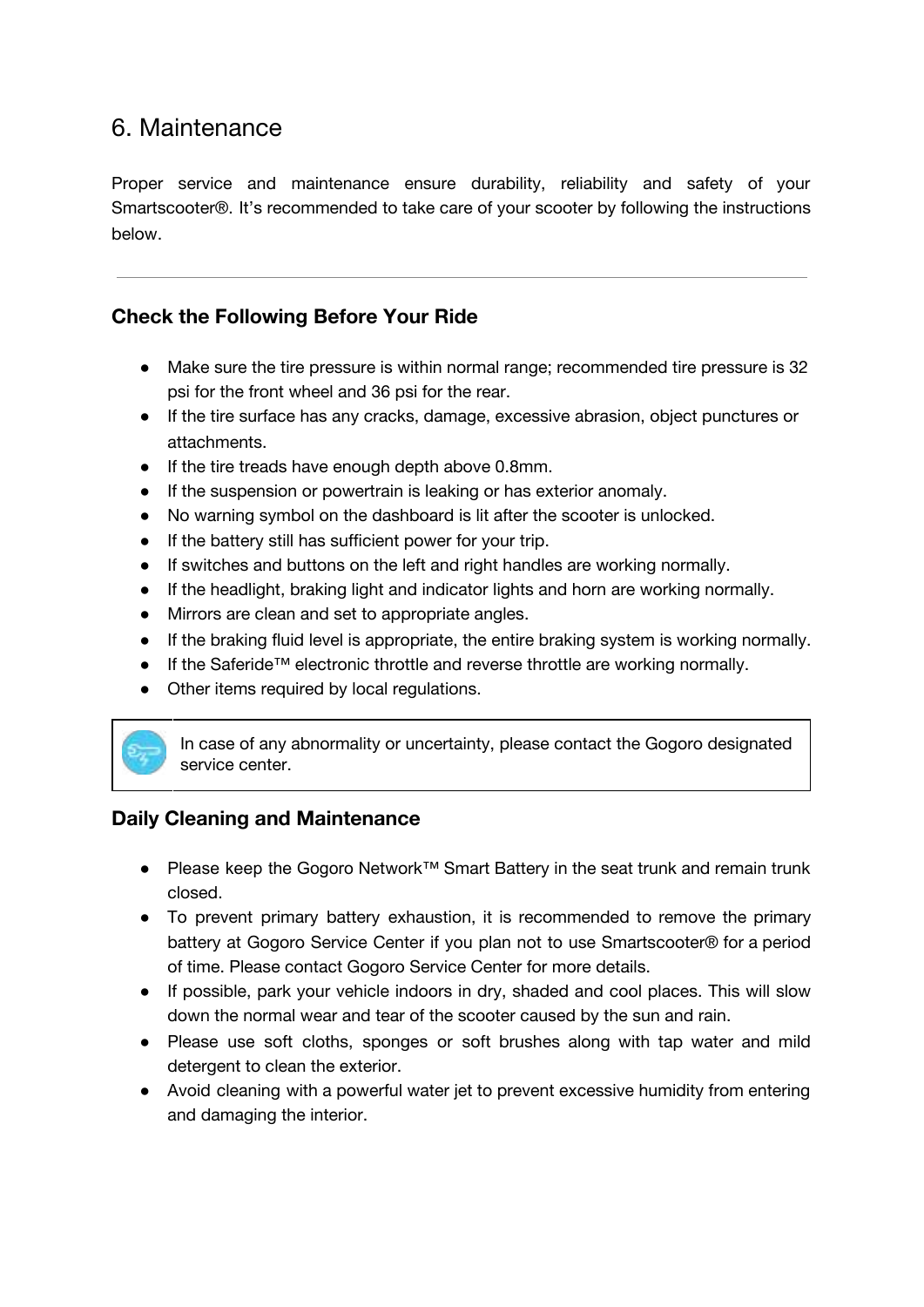

Remove the primary battery plug improperly may cause damage and malfunction, which is not included in warranty.



Primary battery exhaust caused by leaving Gogoro Network™ Smart Battery not in the trunk for more than 30 days is not included in warranty.



Do not use any kind of organic solvent, strong detergent, acidic or alkaline cleaning agent, abrasives, scouring pads, steel wool, metal brushes or sandpaper to clean the vehicle, to avoid damaging the exterior surface.



Do not use any kind of wax or polishing agent on matte or non-glossy surface, no matter what material it is, and do not wipe or rub strongly, to avoid damaging the exterior surface.



Do not use any detergent or wax on the brake system, to avoid damaging the brake and causing danger.

#### <span id="page-26-0"></span>**Regular Service and Maintenance**

- Newly delivered Smartscooter® should return to a Gogoro service center for its first inspection after 5,000 kilometers or 6 months.
- It's recommended to bring your Smartscooter® back to a Gogoro service center for regular inspection and maintenance every 5,000 kilometers or every six months (whichever comes first).
- Owners will be notified of regular maintenance time by the Gogoro® App.
- If the owner does not return for regular services as recommended, Gogoro reserves the right to refuse fulfilling warranty obligations.
- All service and maintenance must be performed in an authorized Gogoro service center using genuine Gogoro parts and components.
- If the owner sends their Smartscooter<sup>®</sup> to any unauthorized workshop for maintenance or uses any parts that are not genuine, Gogoro reserves the right to refuse fulfilling warranty obligations.